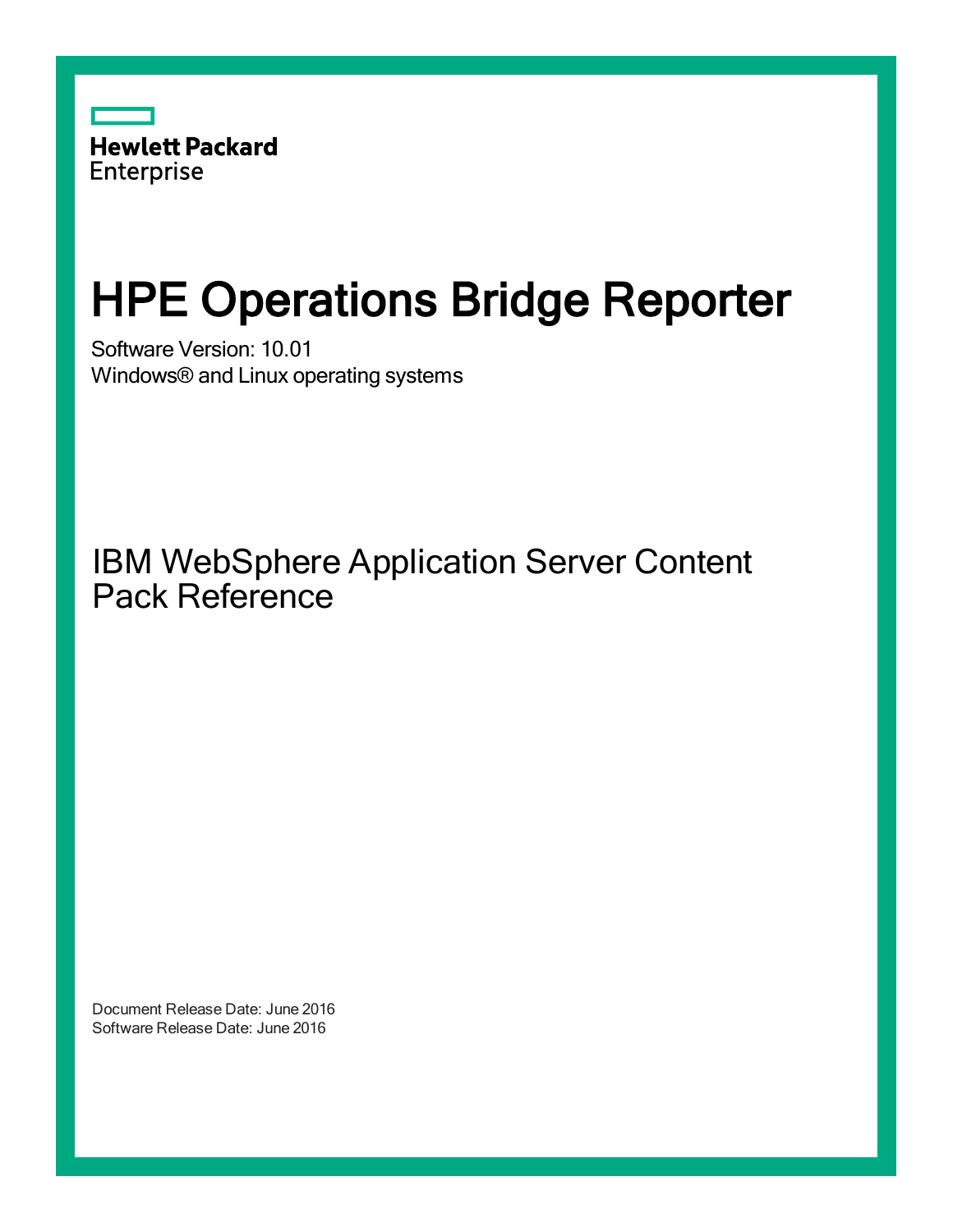### Legal Notices

#### **Warranty**

The only warranties for Hewlett-Packard Development Company, L.P. products and services are set forth in the express warranty statements accompanying such products and services. Nothing herein should be construed as constituting an additional warranty. HPE shall not be liable for technical or editorial errors or omissions contained herein.

The information contained herein is subject to change without notice.

#### Restricted Rights Legend

Confidential computer software. Valid license from HPE required for possession, use or copying. Consistent with FAR 12.211 and 12.212, Commercial Computer Software, Computer Software Documentation, and Technical Data for Commercial Items are licensed to the U.S. Government under vendor's standard commercial license.

#### Copyright Notice

© Copyright 2015 - 2016 Hewlett Packard Enterprise Development LP

#### Trademark Notices

Adobe™ is a trademark of Adobe Systems Incorporated.

Microsoft® and Windows® are U.S. registered trademarks of Microsoft Corporation.

UNIX® is a registered trademark of The Open Group.

### Documentation Updates

The title page of this document contains the following identifying information:

- Software Version number, which indicates the software version.
- Document Release Date, which changes each time the document is updated.
- Software Release Date, which indicates the release date of this version of the software.

To check for recent updates or to verify that you are using the most recent edition of a document, go to: **https://softwaresupport.hp.com**

This site requires that you register for an HP Passport and sign in. To register for an HP Passport ID, go to: **https://hpp12.passport.hp.com/hppcf/createuser.do**

Or click the **the Register** link at the top of the HP Software Support page.

You will also receive updated or new editions if you subscribe to the appropriate product support service. Contact your HP sales representative for details.

### Support

Visit the HP Software Support Online web site at: **https://softwaresupport.hp.com**

This web site provides contact information and details about the products, services, and support that HP Software offers.

HP Software online support provides customer self-solve capabilities. It provides a fast and efficient way to access interactive technical support tools needed to manage your business. As a valued support customer, you can benefit by using the support web site to:

- Search for knowledge documents of interest
- Submit and track support cases and enhancement requests
- Download software patches
- Manage support contracts
- Look up HP support contacts
- Review information about available services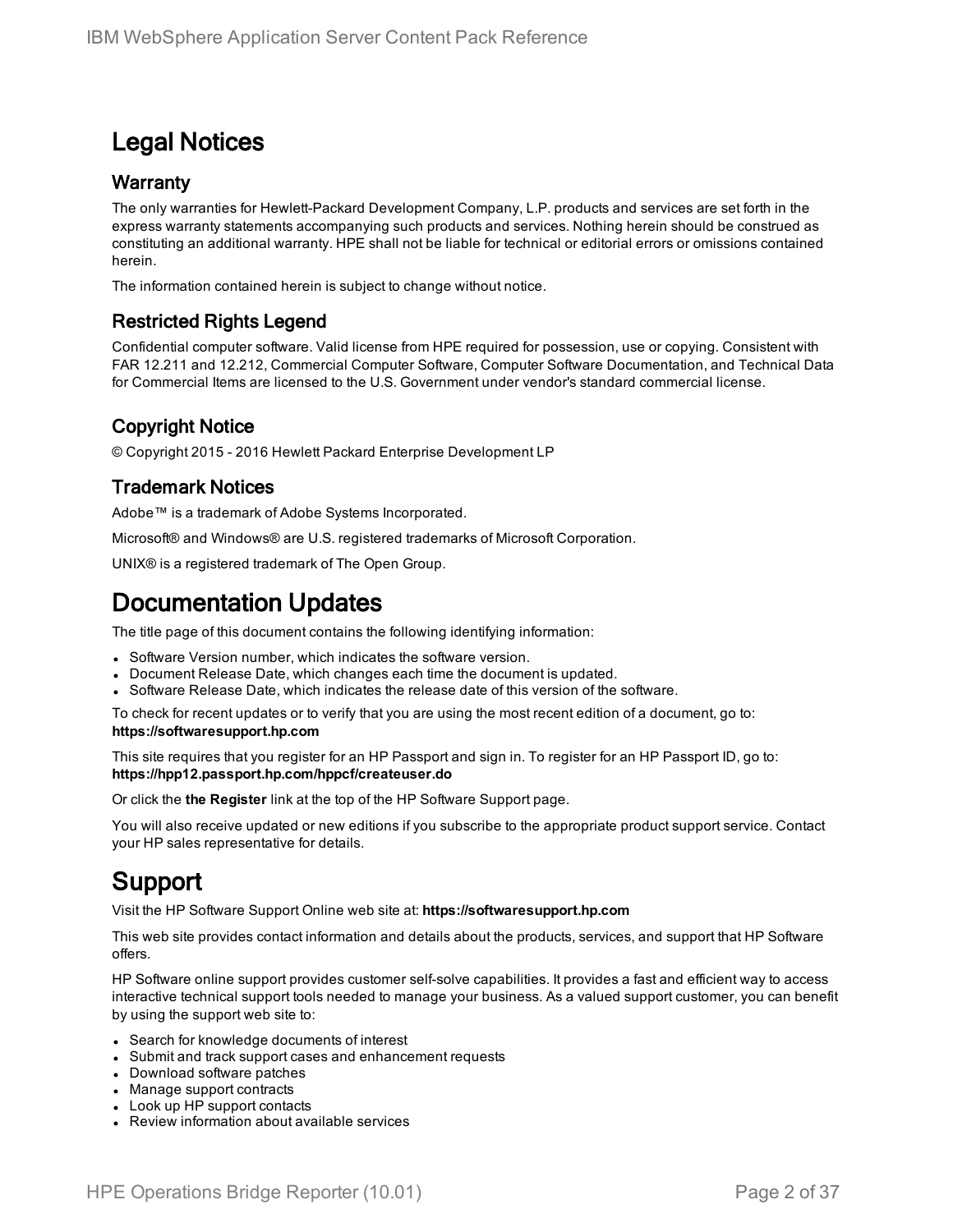- Enter into discussions with other software customers
- Research and register for software training

Most of the support areas require that you register as an HP Passport user and sign in. Many also require a support contract. To register for an HP Passport ID, go to:

#### **https://hpp12.passport.hp.com/hppcf/createuser.do**

To find more information about access levels, go to:

#### **https://softwaresupport.hp.com/web/softwaresupport/access-levels**

**HP Software Solutions Now** accesses the HPSW Solution and Integration Portal Web site. This site enables you to explore HP Product Solutions to meet your business needs, includes a full list of Integrations between HP Products, as well as a listing of ITIL Processes. The URL for this Web site is **http://h20230.www2.hp.com/sc/solutions/index.jsp**

### About this PDF Version of Online Help

This document is a PDF version of the online help. This PDF file is provided so you can easily print multiple topics from the help information or read the online help in PDF format. Because this content was originally created to be viewed as online help in a web browser, some topics may not be formatted properly. Some interactive topics may not be present in this PDF version. Those topics can be successfully printed from within the online help.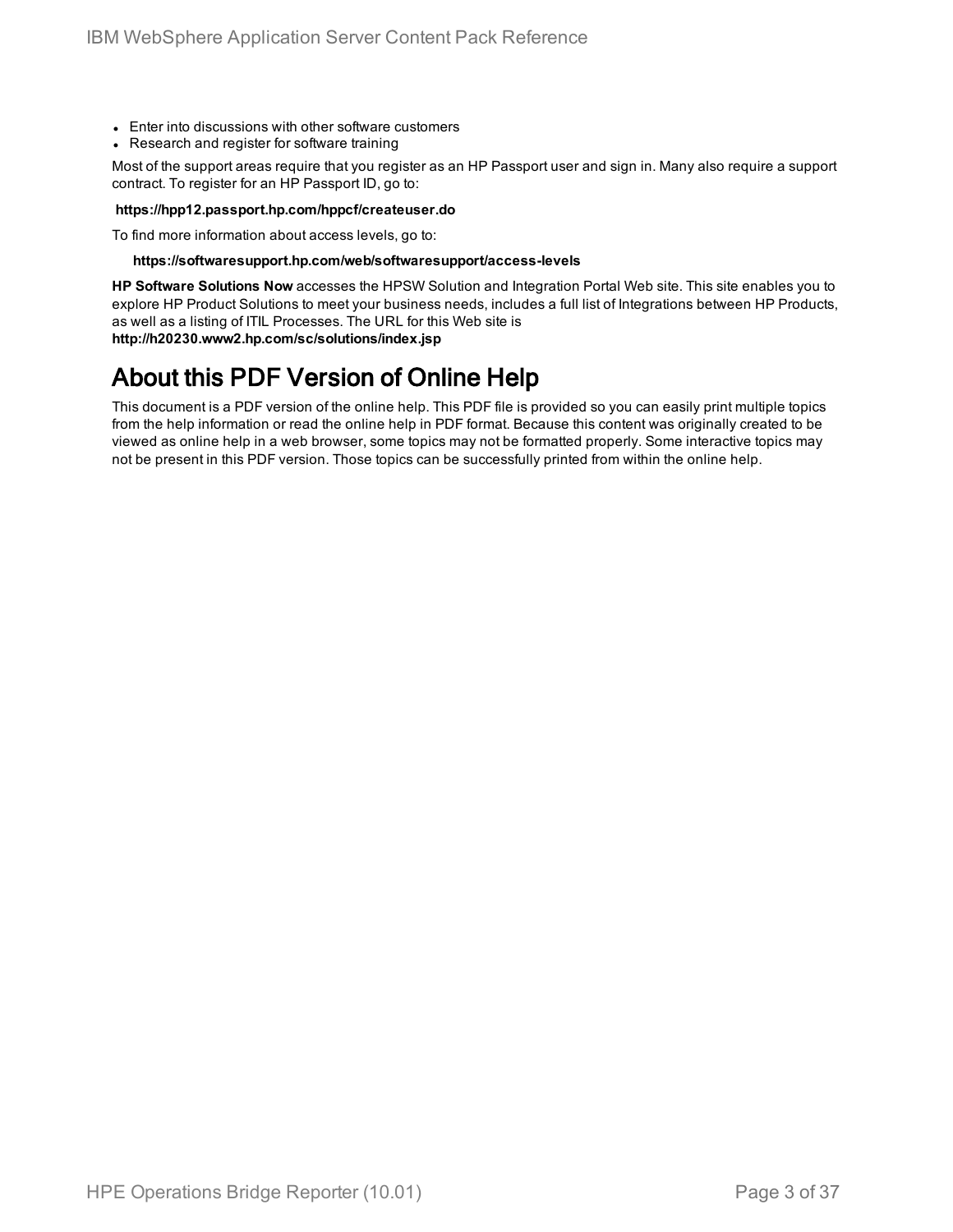# **Contents**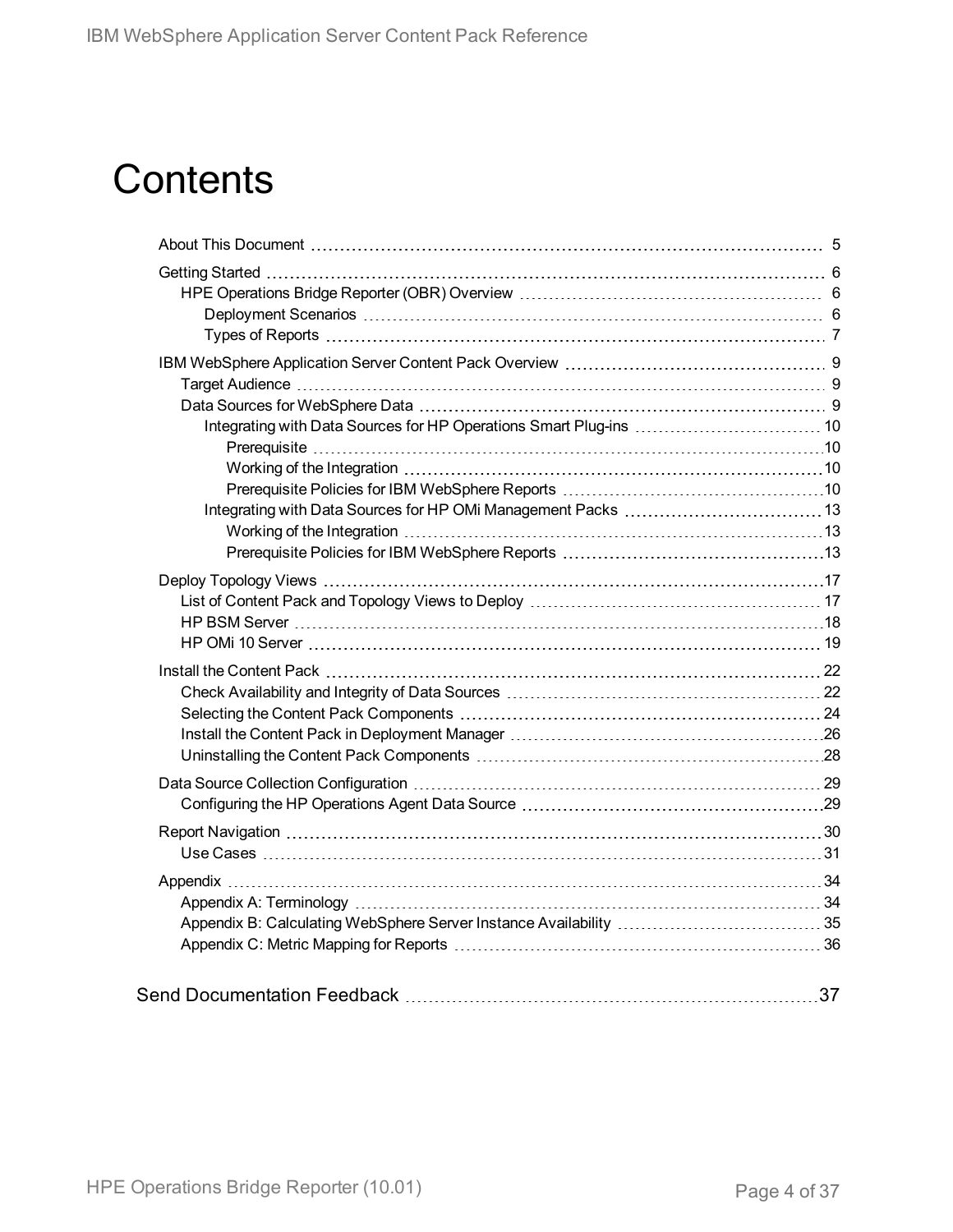# <span id="page-4-0"></span>About This Document

This document provides an overview of HPE OBR and IBM WebSphere Application Server Content Pack. The document introduces you to deployment scenarios. This document also lists the prerequisite aspects and policies required for HPE Operations Bridge Reporter (OBR) to integrate with HP Operations Smart Plug-ins (SPIs) and HP OMi Management Packs.

This document helps you to deploy the topology views and install and configure the data source for the IBM WebSphere Application Server Content Pack. It provides information on report navigation, metric mapping for report and calculate instance availability.

For information on HPE Operations Bridge Reporter tools and contents, go to URL: <https://hpln.hpe.com/product/operations-bridge-reporter>.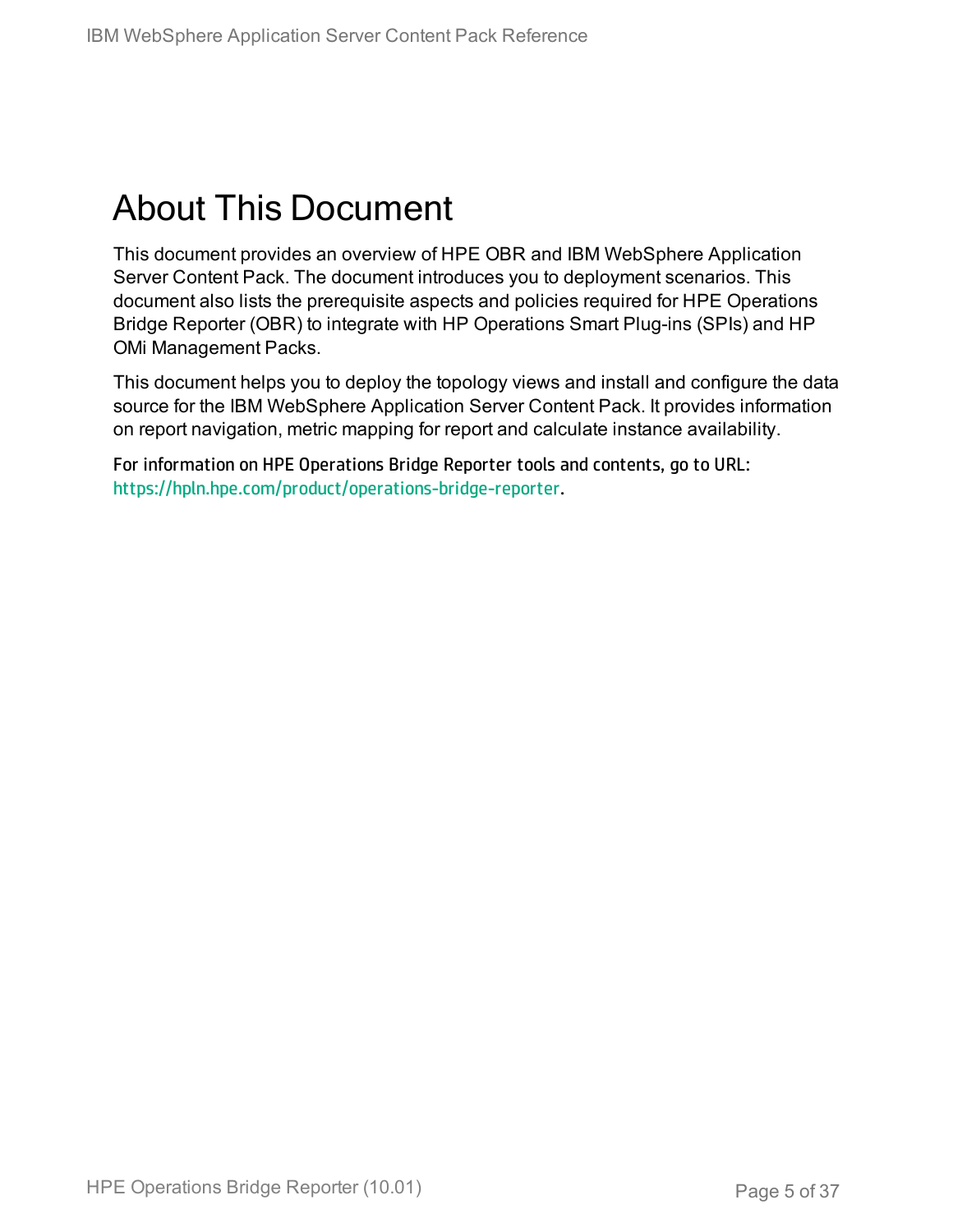# <span id="page-5-0"></span>Getting Started

<span id="page-5-1"></span>This section provides HPE OBR overview, deployment scenarios, and types of reports.

## HPE Operations Bridge Reporter (OBR) Overview

HPE OBR is a cross-domain historical infrastructure performance reporting solution. It displays top-down reports from Business Service Management (BSM) Business Service and Business Application, HP Operations Manager (HPOM) Node Group or HP OMi10 perspective to the underlying infrastructure. It also displays bottoms-up reports from the infrastructure to the impacted Business Services and Business Applications or Node Groups. It leverages the topology information to show how the underlying infrastructure health, performance and availability affects your Business Services and Business Applications or Node Groups in the long term. You can navigate from higher level cross domain reports to detailed domain level reports.

### <span id="page-5-2"></span>Deployment Scenarios

Following are the deployment scenarios supported on HPE OBR:

- **Deployment with BSM/OMi** In this deployment, Run-time Service Model (RTSM) is the source of topology information. HPE OBR discovers and synchronizes topology information from OMi. In a BSM environment with underlying HPOM servers, this synchronization technique receives discovered topology data from multiple HPOM systems and updates the Configuration Items (CIs) and CI relationships in the RTSM as soon as changes are discovered. However, you can also use the HPOM D-MoM dynamic topology synchronization technique to discover and synchronize the topology information in RTSM. In an environment with OMi 10.00, HPE OBR uses RTSM to obtain topology information and metrics from HP Operations Agent or HP SiteScope systems that are configured with OMi.
- <sup>l</sup> **Deployment with HP Operations Manager** In this deployment, the topology information is a group of managed nodes defined in HPOM that are logically combined for operational monitoring. These logical node groups are created by HPOM users to classify the nodes as specific organizations or entities within their enterprise. For example, a group called *Exchange Servers* can be created in HPOM to organize the specific Exchange Servers and Active Directory nodes for reporting or monitoring purposes. HPE OBR uses the node groups from HPOM for its topology computation.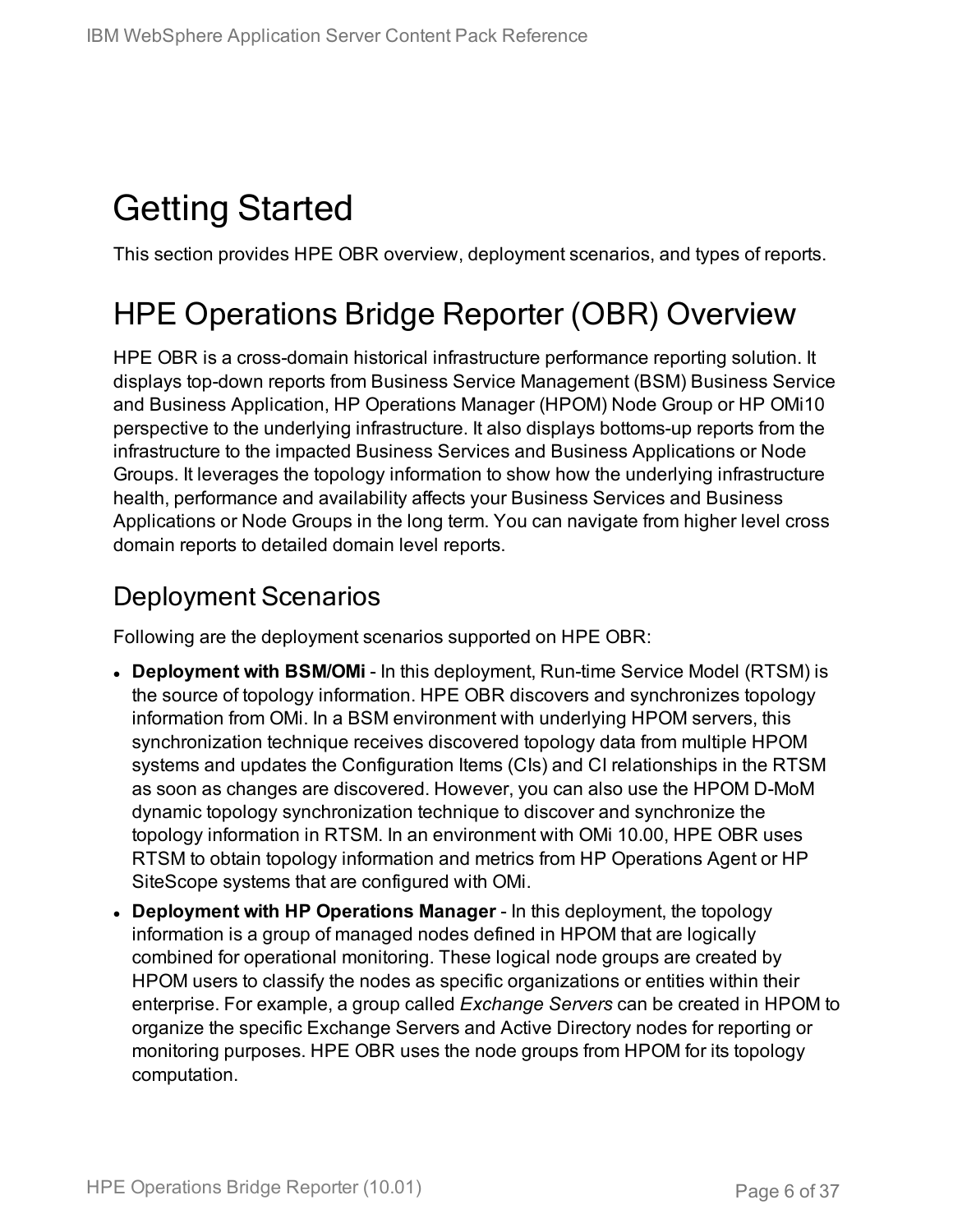- **.** Deployment with VMware vCenter VMware vCenter is a distributed server-client software solution that provides a central and a flexible platform for managing the virtual infrastructure in business-critical enterprise systems. VMware vCenter centrally monitors performance and events, and provides an enhanced level of visibility of the virtual environment, thus helping IT administrators to control the environment with ease.
- **Other deployments** Apart from the basic deployment scenarios, you can collect data from the following sources independently:
	- Deployment with NNMi
	- Deployment with a generic database
	- Deployment with other applications using CSV

### <span id="page-6-0"></span>Types of Reports

The reports available in HPE Operations Bridge Reporter (OBR) are divided into two broad categories:

- Business Service Management
- Infrastructure Management

The following image shows the supported list of reports folders under both these categories: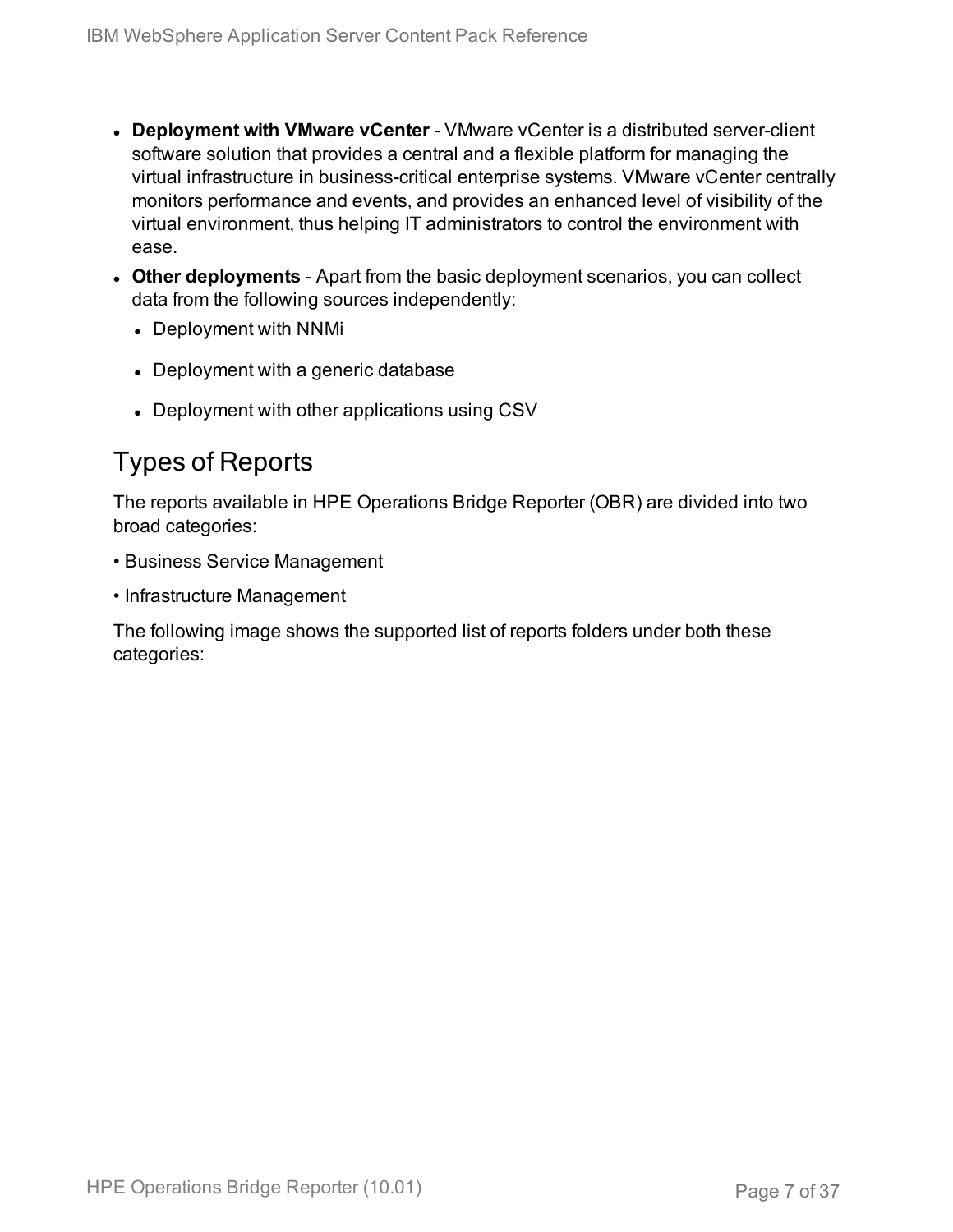

To view a map of all the reports available in the IBM WebSphere Application Server Content Pack, see Report [Navigation](#page-29-0).

For more information on HPE Operations Bridge Reporter concepts, see *HPE Operations Bridge Reporter Concepts Guide* and *HPE Operations Bridge Reporter Content Development Guide*.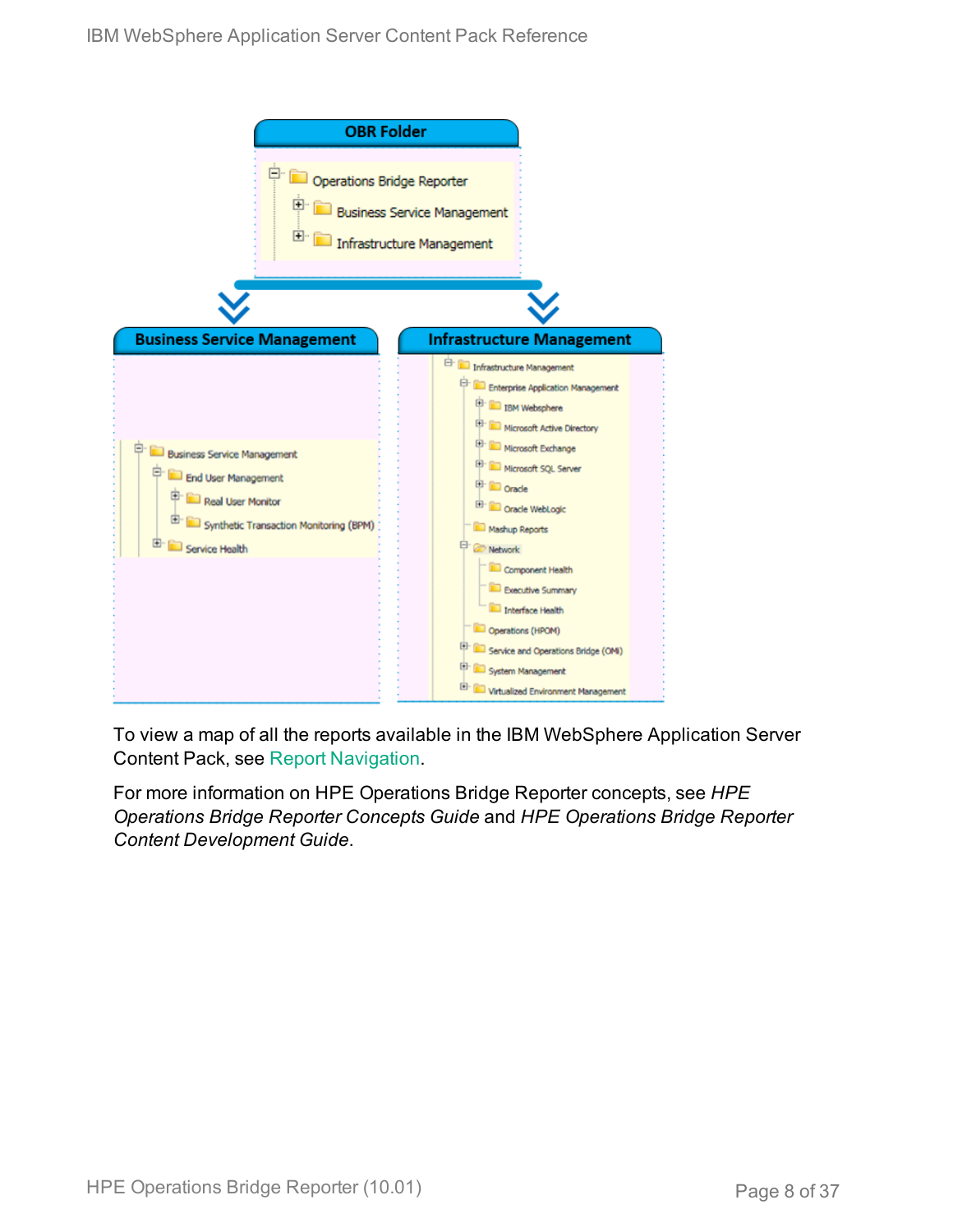# <span id="page-8-0"></span>IBM WebSphere Application Server Content Pack Overview

This section provides an overview of IBM WebSphere Application Server Content Pack, target audience, and supported data sources.

The IBM WebSphere Application Server Content Packs determine the fact data that are to be collected from the various data sources, and the interval at which the data is collected. Configuration of the data source connections for the IBM WebSphere Application Server Content Packs depends on the type of deployment scenario used.

## <span id="page-8-1"></span>Target Audience

Target audience for the IBM WebSphere Server reports are Operations Center Managers and WebSphere Application Administrators, who help to setup and maintain the database systems in the IT infrastructure. IBM WebSphere reports help to identify and analyze the performance of WebSphere server instances, in a specific period, based on availability, space usage, and I/O metrics. These instances and metrics help users to optimize the server parameters and appropriately consolidate the applications.

### <span id="page-8-2"></span>Data Sources for WebSphere Data

OBR integrates and collects historical and ongoing database performance metrics from the HP Operations Smart Plug-In and HP OMi Management Pack for IBM WebSphere Server datastores in BSM Run-time Service Model (RTSM) and HPOM deployment scenarios.

The IBM WebSphere Content Pack identifies the list of metrics or facts that OBR must collect from each of these data sources. The corresponding dimension data is collected from the RTSM or HPOM topology source, depending on OBR deployment scenario.

OBR collects data from different data sources at periodic intervals based on the collection policies predefined in the **IBMWebSphere\_ETL\_WebSphereSPI Content Pack**. From each data source, summarized fact data is collected at a 5-minute interval. This fact data is called rate data and is stored in the database in rate tables as individual records. For a 60-minute interval, there are 12 records in the tables. OBR aggregates these records and converts the data to hourly and daily data. This aggregated data is displayed in the reports along with monthly and yearly aggregates that are derived by online aggregation.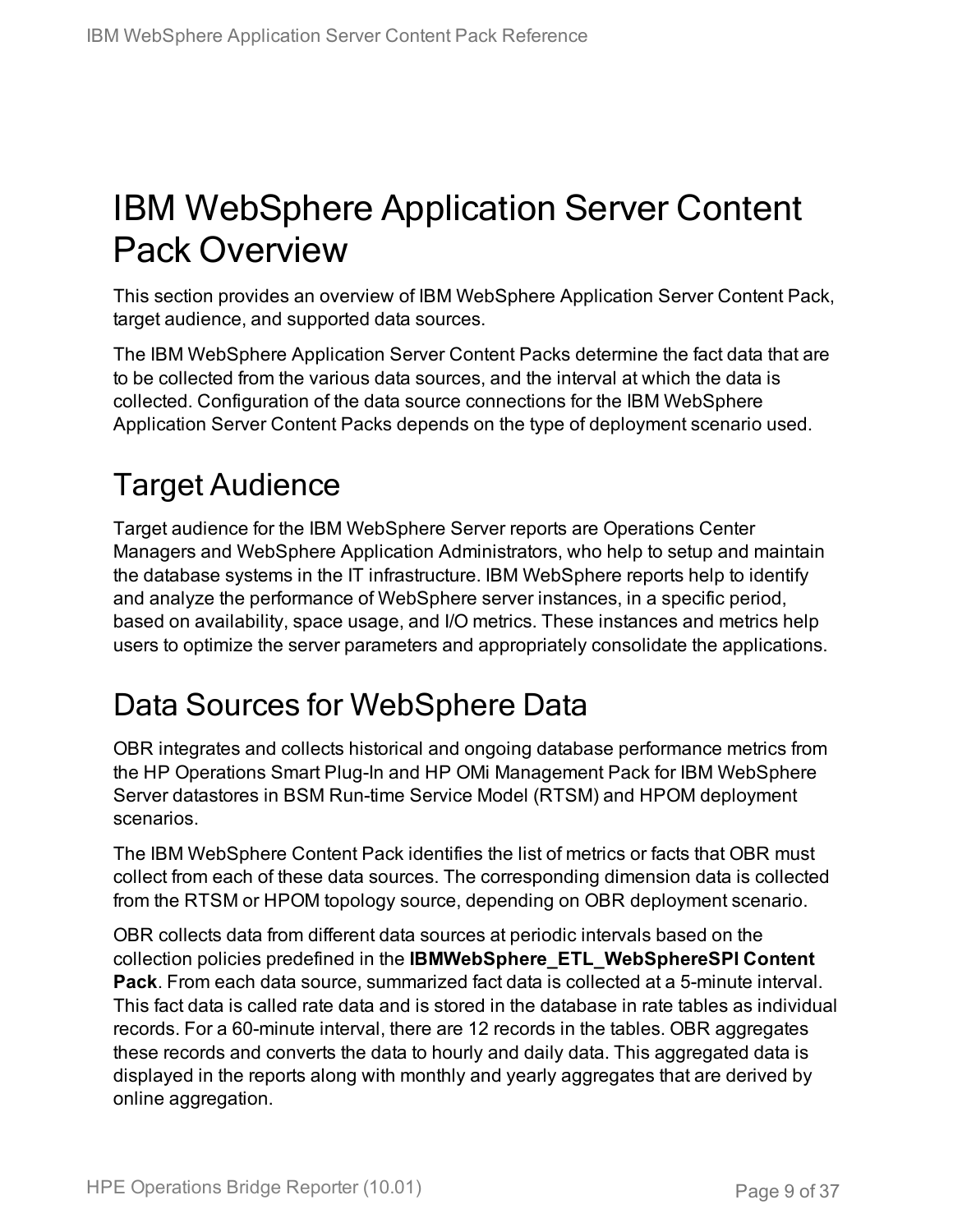### <span id="page-9-0"></span>Integrating with Data Sources for HP Operations Smart Plugins

To show reports on the data collected from IBM WebSphere Application Server, OBR relies on the metrics collected by collectors of HP Operations Smart Plug-ins for IBM WebSphere Application Server (IBM WebSphere Application Server SPI). SPI collectors store the data into the data store provided by the HP Operations agent. OBR's integration with SPI data sources facilitate transfer of data from HP Operations agent's data store to OBR's database. This integration is established when you deploy OBR in the HPOM deployment scenario.

OBR provides performance reports for the IBM WebSphere Application Server enterprise applications.

### <span id="page-9-1"></span>**Prerequisite**

The following is the prerequisite to integrate with data source for HP Operations Smart Plug-ins:

• CODA logging is a prerequisite for HPE OBR to be able to collect data from multiple instances.

### <span id="page-9-2"></span>Working of the Integration

1. Installation and configuration of the SPI ensures that necessary instrumentation, scripts, programs, and policies are transferred to a node where the application is running and the HP Operations agent is already installed.

**Tip:** For successful installation and configuration of IBM WebSphere Application Server SPI, see the SPI documentation.

- 2. SPI collectors start collecting data on the node based on rules and specifications available with the policies deployed on the node.
- 3. SPI stores the collected data into HP Operations agent's data store. The SPI creates at least one *data source* in agent's data store.
- 4. After configuring OBR to collect data from a data source and installing IBM WebSphere Application Server, OBR starts collecting historical data from agent's data store.

#### <span id="page-9-3"></span>Prerequisite Policies for IBM WebSphere Reports

The following table lists the IBM WebSphere Smart Plug-in (SPI) policies required by each IBM WebSphere report in HPE OBR: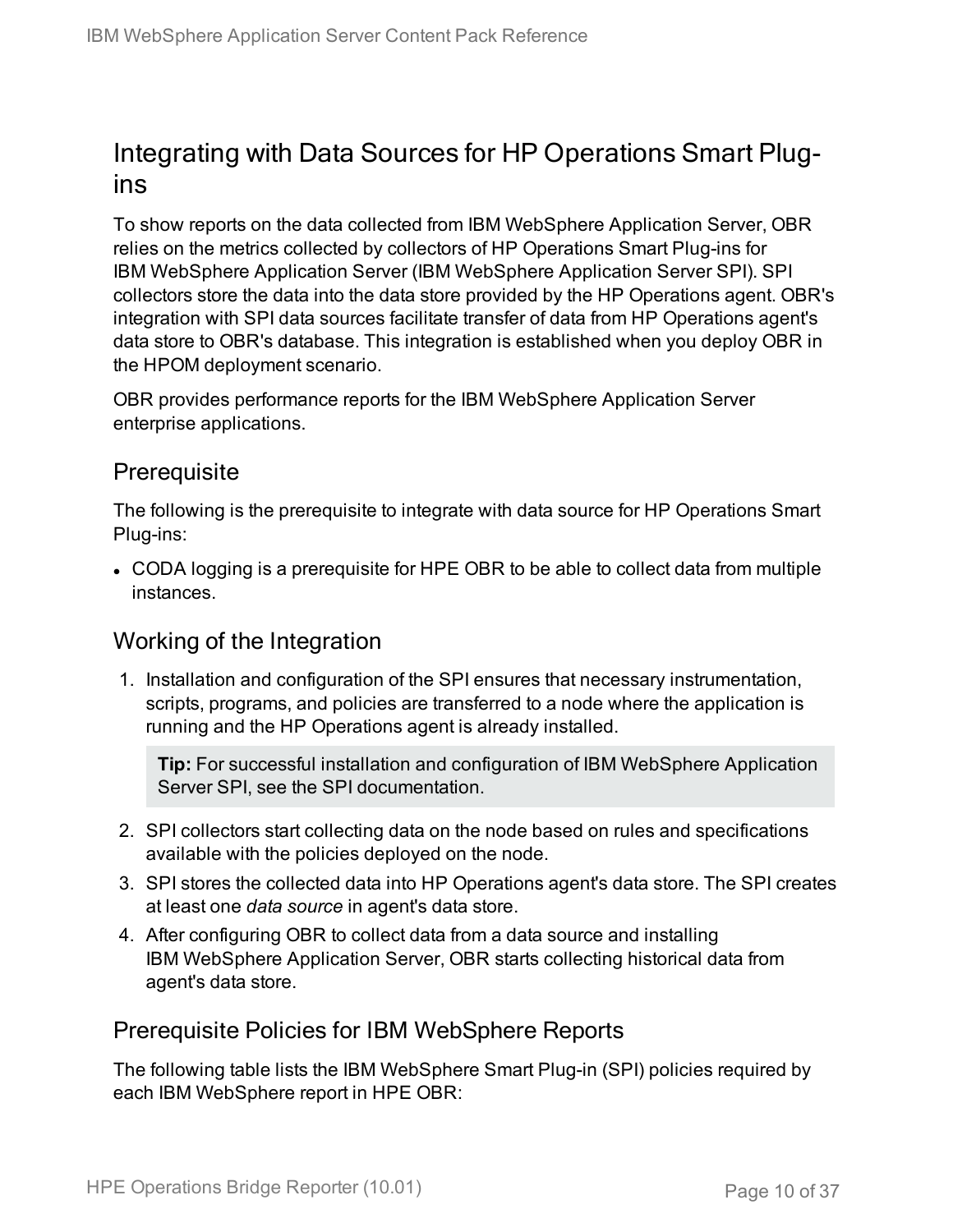**Note:** Policy Configuration Requirement is not required; deploy the policy with default settings.

| <b>Report Name</b>                                          | <b>Data</b><br><b>Source</b> | <b>Data Class</b>                                                         | <b>Required SPI</b><br><b>Policy</b> |
|-------------------------------------------------------------|------------------------------|---------------------------------------------------------------------------|--------------------------------------|
| WebSphere Top N summary                                     | <b>WBSSPI</b>                | WBSSPI<br><b>METRICS</b>                                                  | WBSSPI_<br>0812                      |
|                                                             |                              | WBSSPI<br><b>RPT</b><br><b>METRICS</b>                                    | WBSSPI<br>0220<br>WBSSPI             |
| <b>WebSphere Servlet Performance</b><br>Overview            | <b>WBSSPI</b>                | WBSSPI<br><b>METRICS</b><br>WBSSPI<br>RPT<br><b>METRICS</b>               | 0260<br>WBSSPI<br>0263               |
| <b>WebSphere Thread Pool</b><br><b>Performance Overview</b> | <b>WBSSPI</b>                | <b>WBSSPI</b><br><b>METRICS</b><br>WBSSPI<br><b>RPT</b><br><b>METRICS</b> |                                      |
| WebSphere JDBC Pool Throughput<br>and Wait Time Details     | <b>WBSSPI</b>                | WBSSPI<br><b>METRICS</b><br>WBSSPI<br><b>RPT</b><br><b>METRICS</b>        |                                      |
| <b>WebSphere EJB Performance</b><br><b>Details</b>          | <b>WBSSPI</b>                | <b>WBSSPI</b><br><b>METRICS</b><br>WBSSPI<br><b>RPT</b><br><b>METRICS</b> |                                      |
| WebSphere JDBC Utilization<br><b>Details</b>                | <b>WBSSPI</b>                | WBSSPI<br><b>METRICS</b><br>WBSSPI<br><b>RPT</b><br><b>METRICS</b>        |                                      |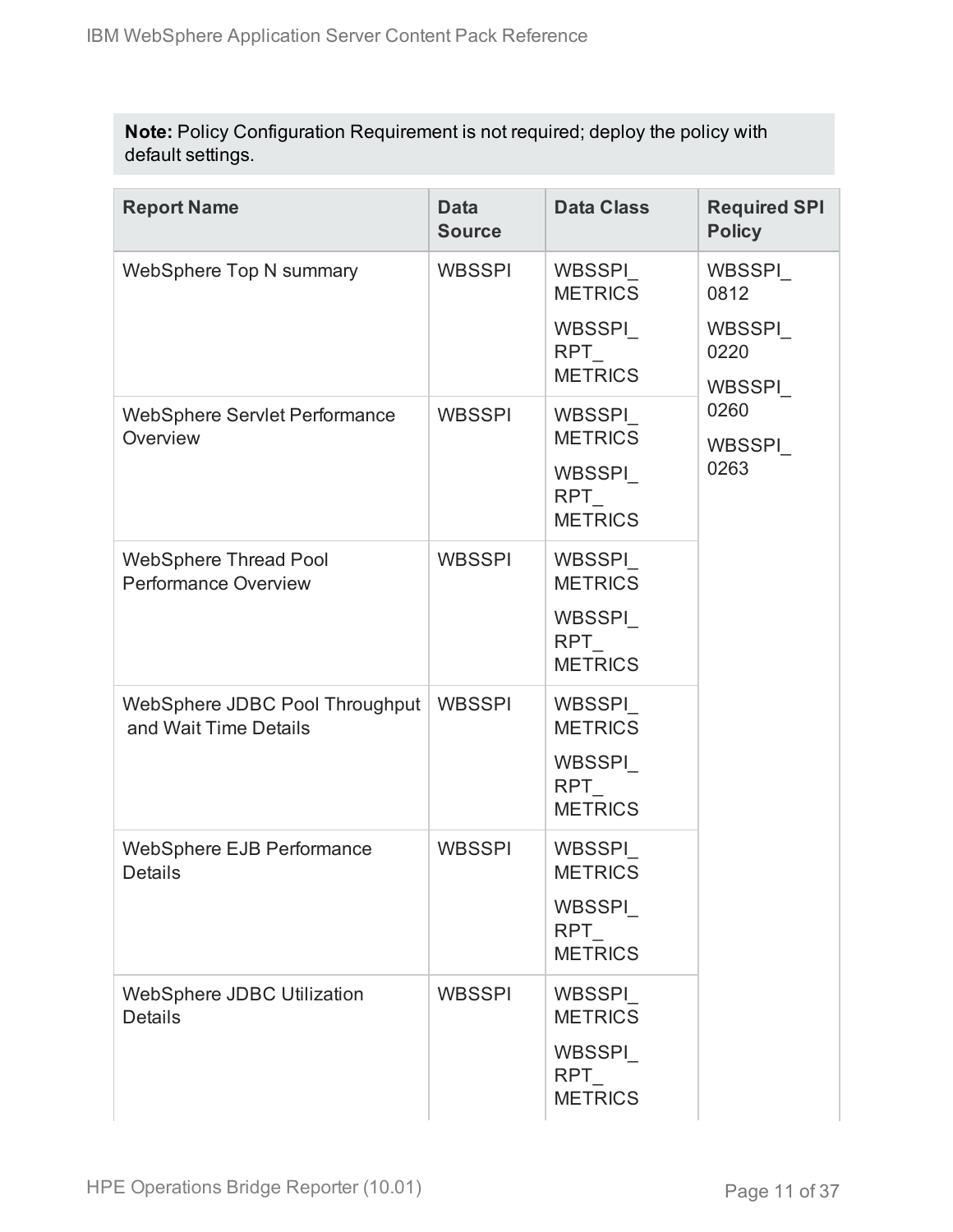| <b>Report Name</b>                                         | <b>Data</b><br><b>Source</b> | <b>Data Class</b>               | <b>Required SPI</b><br><b>Policy</b>                                 |
|------------------------------------------------------------|------------------------------|---------------------------------|----------------------------------------------------------------------|
| <b>WebSphere Executive Summary</b>                         | <b>WBSSPI</b>                | WBSSPI<br>RPT<br><b>METRICS</b> | WBSSPI<br>0001<br>WBSSPI                                             |
| <b>WebSphere Servlet Performance</b><br><b>Details</b>     | <b>WBSSPI</b>                | WBSSPI<br>RPT<br><b>METRICS</b> | 0246<br>WBSSPI<br>0245                                               |
| <b>WebSphere Server Availability</b><br><b>Details</b>     | <b>WBSSPI</b>                | WBSSPI<br>RPT<br><b>METRICS</b> |                                                                      |
| <b>WebSphere Transaction</b><br><b>Performance Details</b> | <b>WBSSPI</b>                | WBSSPI<br><b>METRICS</b>        | WBSSPI<br>0074<br>WBSSPI<br>0072<br>WBSSPI<br>0073<br>WBSSPI<br>0075 |
| WebSphere JVM Utilization Details                          | <b>WBSSPI</b>                | WBSSPI<br><b>METRICS</b>        | WBSSPI<br>0077<br>WBSSPI<br>0078<br>WBSSPI<br>0076<br>WBSSPI<br>0005 |

**Note:** The HPE OBR also collects data from the following policies:

WBSSPI\_0040, WBSSPI\_0042, WBSSPI\_0026, WBSSPI\_0810, WBSSPI\_0811, WBSSPI\_0814, WBSSPI\_0808, WBSSPI\_0809, WBSSPI\_0813, WBSSPI\_0045, WBSSPI\_0048, WBSSPI\_0041, WBSSPI\_0261, WBSSPI\_0262, WBSSPI\_0265, WBSSPI\_0265, WBSSPI\_0266, WBSSPI\_0221.

Using these policies, you can create OOTB custom reports.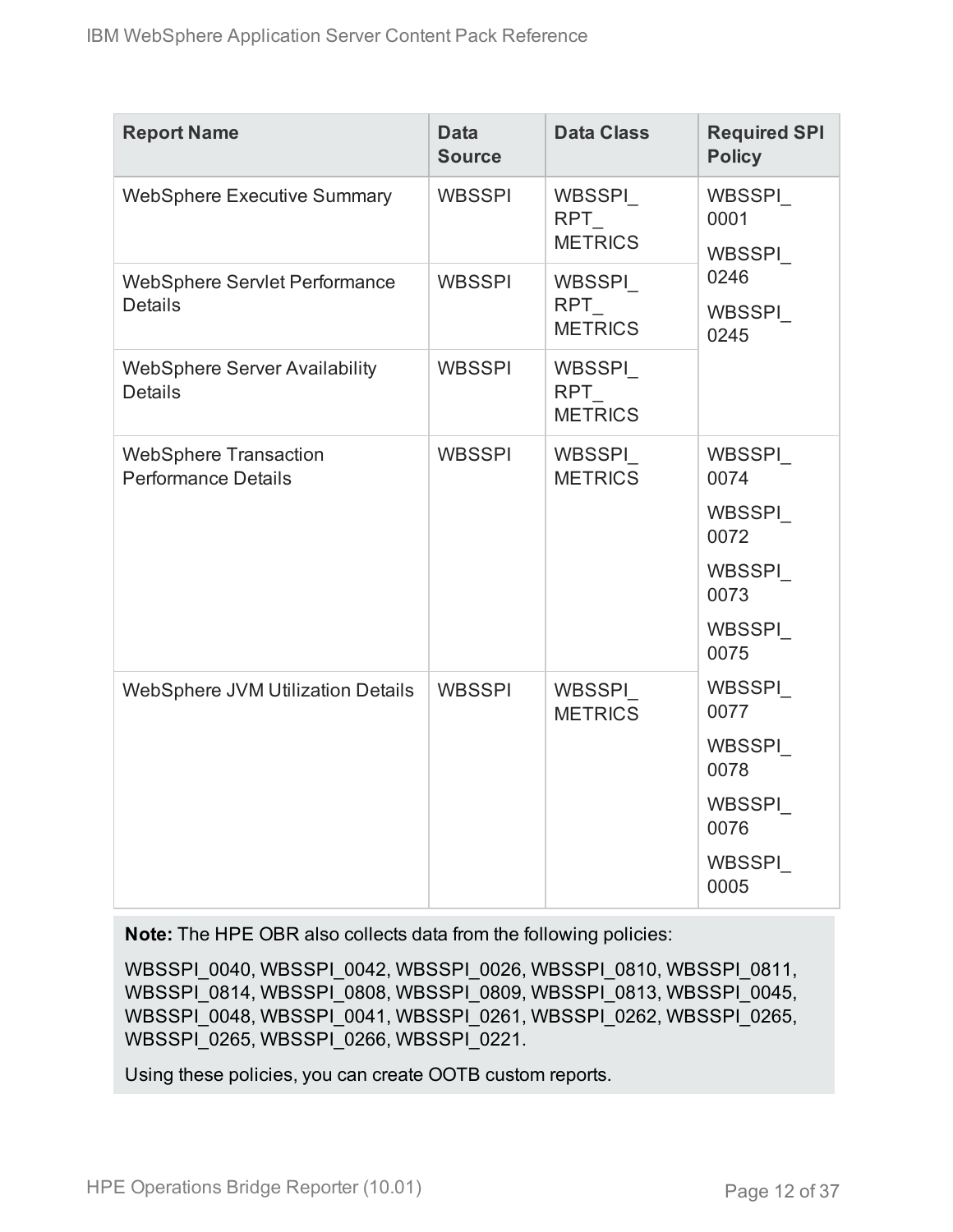### <span id="page-12-0"></span>Integrating with Data Sources for HP OMi Management Packs

To show reports on the data collected from different enterprise applications, OBR relies on the metrics collected by Operations Manager i Management Pack. The HP OMi Management Pack collectors store the data into the data store provided by the HP Operations agent. OBR's integration with HP OMi Management Pack data sources facilitates transfer of data from HP Operations agent's data store to OBR's database. This integration is established when you deploy OBR views in the RTSM deployment scenario.

OBR provides performance reports for the WebSphere Management Pack enterprise application.

### <span id="page-12-1"></span>Working of the Integration

1. Installation and configuration of an HP OMi Management Pack ensures that necessary instrumentation, scripts, programs, and policies are transferred to a node where the application is running and the HP Operations agent is already installed.

**Tip:** For successful installation and configuration of HP OMi Management Packs, see the HP OMi Management Pack documentation.

- 2. HP OMi Management Pack collectors start collecting data on the node based on rules and specifications available with the policies deployed on the node.
- 3. HP OMi Management Pack stores the collected data into HP Operations agent's data store. HP OMi Management Pack creates at least one *data source* in agent's data store.
- 4. After configuring OBR to collect data from a data source and installing Content Packs, OBR starts collecting historical data from agent's data store.

### <span id="page-12-2"></span>Prerequisite Policies for IBM WebSphere Reports

The following table lists the IBM WebSphere Management Pack policies and aspects required for each IBM WebSphere report in HPE OBR:

| <b>Aspect</b><br><b>Report</b><br><b>Name</b><br><b>Name</b> | <b>Policy Templates in</b>              |                                        | <b>HP Operations agent</b>       |                       |  |  |
|--------------------------------------------------------------|-----------------------------------------|----------------------------------------|----------------------------------|-----------------------|--|--|
|                                                              | <b>Aspect</b>                           | <b>Data Source</b><br><b>Name</b>      | <b>Data Class</b><br><b>Name</b> |                       |  |  |
| WebSphere<br>Servlet<br>Performanc<br>e Overview             | WebSphere<br>Servlet<br>Performanc<br>e | WebSphere<br>WebAppServletRespTim<br>e | <b>WEBSPHER</b><br>E DATA        | WebSpher<br>e Servlet |  |  |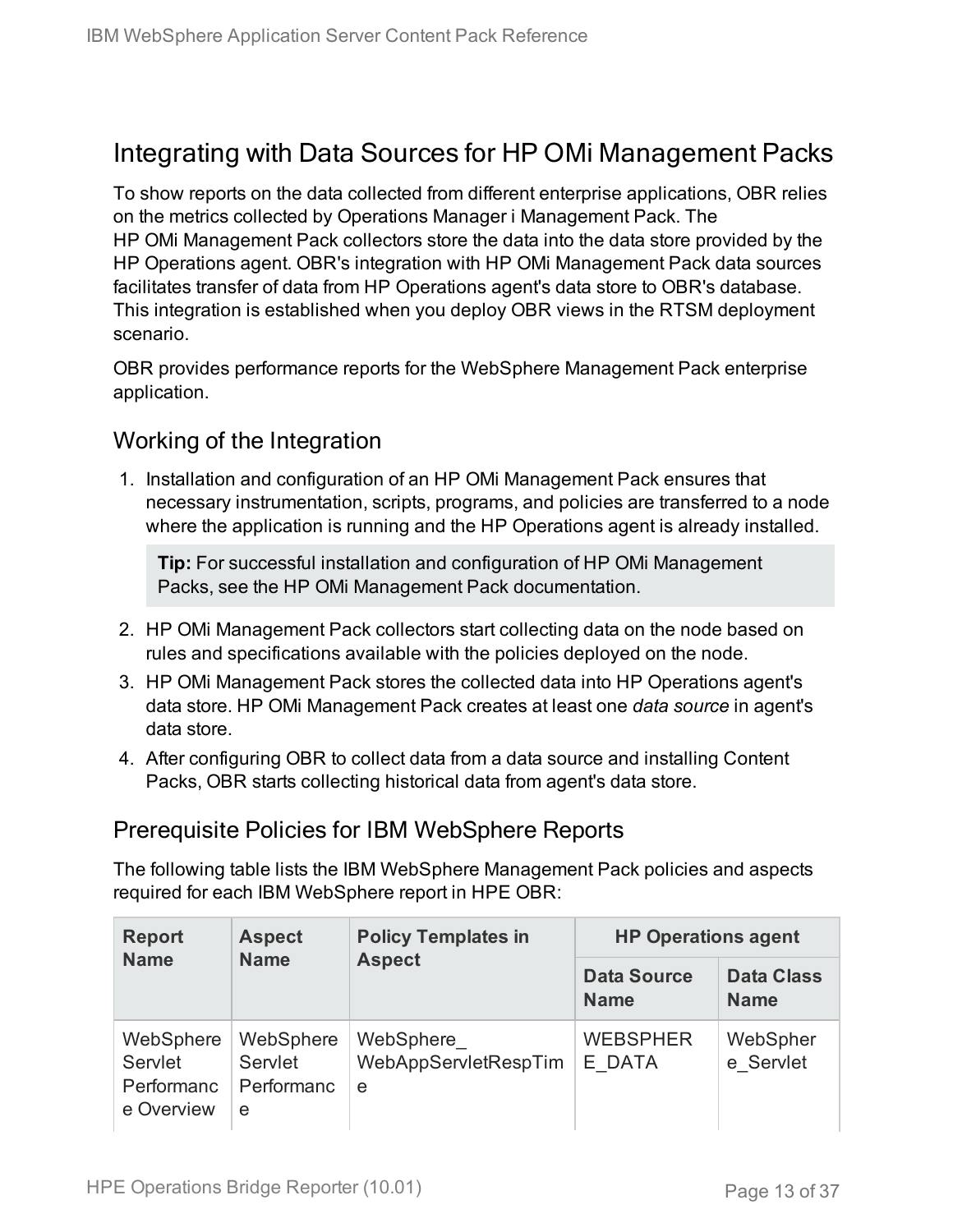| <b>Report</b>                                                  | <b>Aspect</b>                                                | <b>Policy Templates in</b>                                                                                                                     |                                   | <b>HP Operations agent</b>       |  |
|----------------------------------------------------------------|--------------------------------------------------------------|------------------------------------------------------------------------------------------------------------------------------------------------|-----------------------------------|----------------------------------|--|
| <b>Name</b>                                                    | <b>Name</b>                                                  | <b>Aspect</b>                                                                                                                                  | <b>Data Source</b><br><b>Name</b> | <b>Data Class</b><br><b>Name</b> |  |
|                                                                |                                                              | WebSphere<br>WebAppServReqRtApp                                                                                                                |                                   |                                  |  |
| WebSphere<br><b>Thread</b><br>Pool<br>Performanc<br>e Overview | WebSphere<br><b>Thread</b><br><b>Status</b>                  | WebSphere_<br><b>ThreadPoolActThreads</b><br>WebSphere_<br><b>ThreadPoolAveSize</b>                                                            | <b>WEBSPHER</b><br>E DATA         | WebSpher<br>e Thread             |  |
| WebSphere<br>Top <sub>N</sub><br>Summary                       | WebSphere<br><b>JVM Heap</b><br>Memory                       | WebSphere<br><b>JVMMemUtilPct</b>                                                                                                              | <b>WEBSPHER</b><br>E DATA         | WebSpher<br>e JVM Perf           |  |
| WebSphere<br>Top N<br>Summary                                  | WebSphere<br><b>Thread</b><br><b>Status</b>                  | WebSphere<br>ThreadPoolActThreads<br>WebSphere<br><b>ThreadPoolAveSize</b>                                                                     | <b>WEBSPHER</b><br>E DATA         | WebSpher<br>e Thread             |  |
| WebSphere<br>Top <sub>N</sub><br>Summary                       | WebSphere<br><b>EJB</b><br>Performanc<br>e                   | WebSphere<br><b>EJBPoolSize</b><br>WebSphere<br><b>JDBCConnPoolUtil</b>                                                                        | <b>WEBSPHER</b><br>E DATA         | WebSpher<br>e JDBC               |  |
| WebSphere<br>Top <sub>N</sub><br>Summary                       | WebSphere<br><b>JDBC</b><br>Connection<br><b>Pool Status</b> | WebSphere<br><b>JDBCConnPoolSize</b><br>WebSphere<br><b>JDBCConnPoolUtil</b>                                                                   | <b>WEBSPHER</b><br>E DATA         | WebSpher<br>e JDBC               |  |
| WebSphere<br><b>EJB</b><br>Performanc<br>e Details             | WebSphere<br><b>EJB</b><br>Performanc<br>е                   | WebSphere<br><b>EJBPoolSize</b><br>WebSphere<br><b>EJBPoolMissPctApp</b><br>WebSphere<br>EJBPoolUtilApp<br>WebSphere<br><b>EJBMethRespTime</b> | <b>WEBSPHER</b><br>E DATA         | WebSpher<br>e EJB                |  |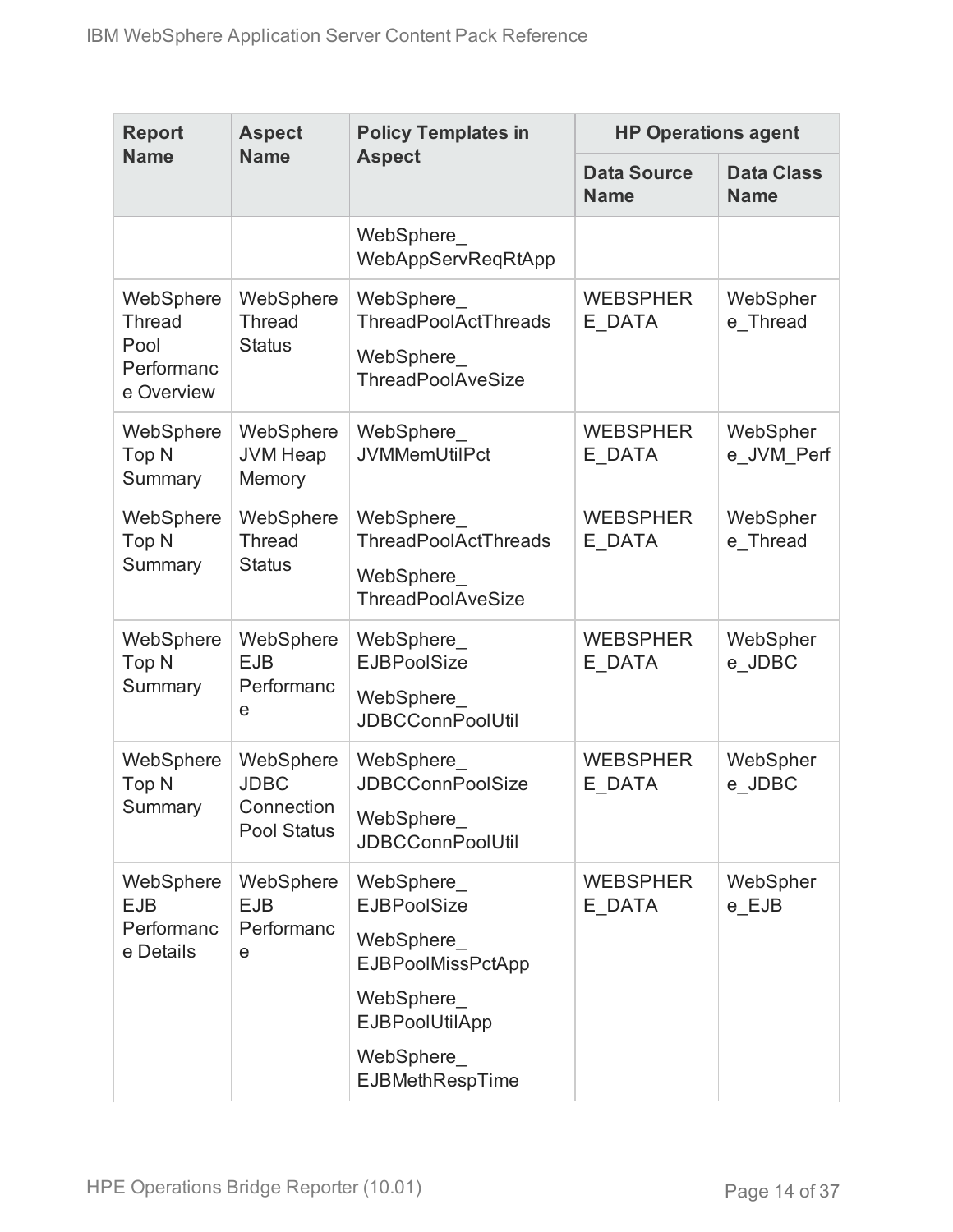| <b>Report</b>                                                                     | <b>Aspect</b>                                                | <b>Policy Templates in</b>                                                              | <b>HP Operations agent</b>        |                                  |
|-----------------------------------------------------------------------------------|--------------------------------------------------------------|-----------------------------------------------------------------------------------------|-----------------------------------|----------------------------------|
| <b>Name</b>                                                                       | <b>Name</b>                                                  | <b>Aspect</b>                                                                           | <b>Data Source</b><br><b>Name</b> | <b>Data Class</b><br><b>Name</b> |
|                                                                                   |                                                              | WebSphere<br><b>EJBMethCallsRtApp</b>                                                   |                                   |                                  |
| WebSphere<br><b>JDBC Pool</b><br>Throughput<br>and Wait<br>Time<br><b>Details</b> | WebSphere<br><b>JDBC</b><br>Connection<br><b>Pool Status</b> | WebSphere_<br><b>JDBCConPoolThroughp</b><br>ut<br>WebSphere<br><b>JDBCConPoolWtTime</b> | <b>WEBSPHER</b><br>E DATA         | WebSpher<br>e_JDBC               |
| WebSphere<br><b>JDBC</b><br><b>Utilization</b><br><b>Details</b>                  | WebSphere<br><b>JDBC</b><br>Connection<br><b>Pool Status</b> | WebSphere<br><b>JDBCConnPoolUtil</b>                                                    | <b>WEBSPHER</b><br>E DATA         | WebSpher<br>e JDBC               |
| WebSphere<br><b>JVM</b><br><b>Utilization</b><br><b>Details</b>                   | WebSphere<br><b>JVM Heap</b><br>Memory                       | WebSphere<br><b>JVMMemUtilPct</b>                                                       | <b>WEBSPHER</b><br>E DATA         | WebSpher<br>e JVM_Perf           |
| Websphere<br>Executive<br>Summary                                                 | WebSphere<br>Server<br><b>Status</b>                         | WebSphere<br><b>ServerStatus</b>                                                        | <b>WEBSPHER</b><br>E DATA         | WebSpher<br>e SERVER             |
| WebSphere<br>Server<br>Availability<br><b>Details</b>                             | WebSphere<br>Server<br><b>Status</b>                         | WebSphere<br><b>ServerStatus</b>                                                        | <b>WEBSPHER</b><br>E DATA         | WebSpher<br>e_SERVER             |
| WebSphere<br>Servlet<br>Performanc<br>e Details                                   | WebSphere<br>Servlet<br>Performanc<br>e                      | WebSphere<br>WebAppServletRespTim<br>e<br>WebSphere<br>WebAppServReqRtApp               | <b>WEBSPHER</b><br>E DATA         | WebSpher<br>e Servlet            |
| WebSphere<br>Transaction<br>Performanc<br>e Details                               | WebSphere<br>Transaction<br><b>Status</b>                    | WebSphere<br><b>TranCommitRt</b><br>WebSphere_<br><b>TranRollbackRt</b>                 | <b>WEBSPHER</b><br>E DATA         | WebSpher<br>e Transact           |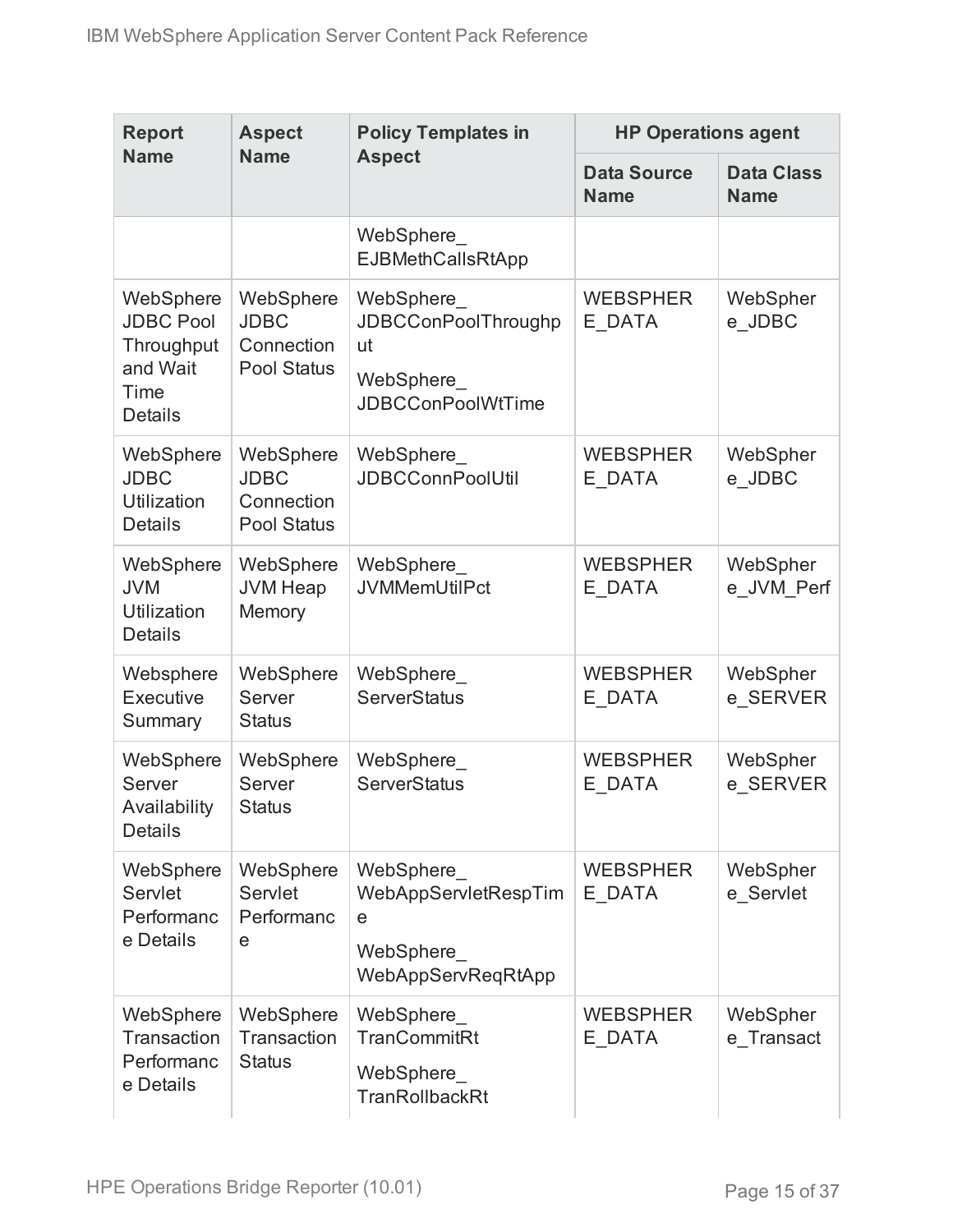| <b>Report</b> | <b>Aspect</b> | <b>Policy Templates in</b>  | <b>HP Operations agent</b>        |                                  |  |  |
|---------------|---------------|-----------------------------|-----------------------------------|----------------------------------|--|--|
| <b>Name</b>   | <b>Name</b>   | <b>Aspect</b>               | <b>Data Source</b><br><b>Name</b> | <b>Data Class</b><br><b>Name</b> |  |  |
|               |               | WebSphere<br>TranTimeoutRte |                                   |                                  |  |  |
|               |               | WebSphere TranStartRt       |                                   |                                  |  |  |

**Note:** When using the *IBMWebSphere\_ETL\_WebSphereMP* for gathering data from the IBM WebSphere Management Pack, the NumServSession measure of the *WebSphere Server Servlet* cube in the WebSphere Universe will not contain data.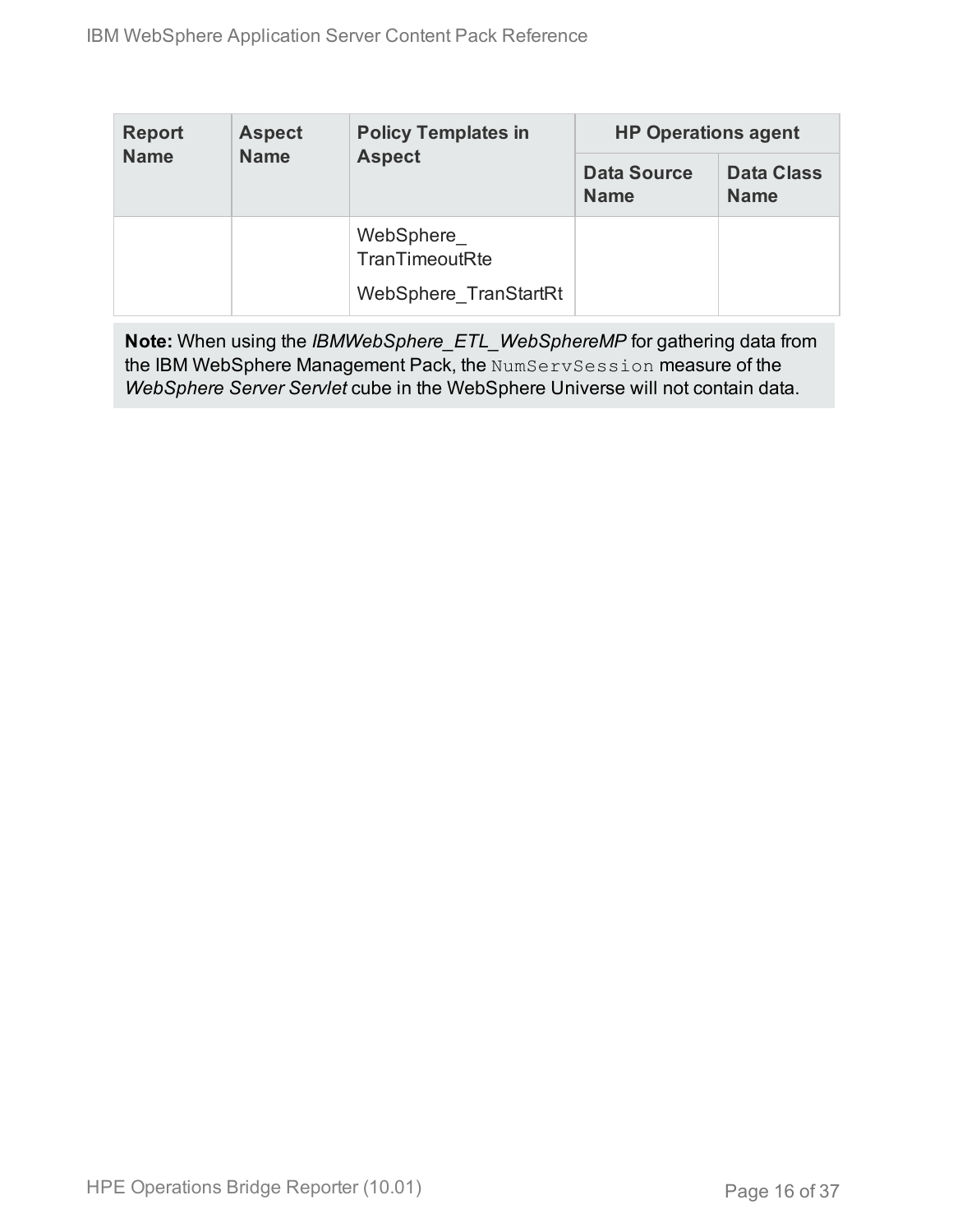# <span id="page-16-0"></span>Deploy Topology Views

To configure HPE OBR to collect domain-specific data, you need to deploy the topology views for IBM WebSphere Application Server Content Pack. These topology views contain specific CI attributes that IBM WebSphere Application Server Content Pack uses to collect the relevant data.

**Note:** The following deployment of topology views in HP BSM server is applicable only if the topology source is RTSM.

## <span id="page-16-1"></span>List of Content Pack and Topology Views to Deploy

The following table lists the topology views to deploy for IBM WebSphere Application Server Content Pack:

| <b>Content</b><br><b>Pack</b>                        | <b>View Name</b>                                     | Location                                                                                                |
|------------------------------------------------------|------------------------------------------------------|---------------------------------------------------------------------------------------------------------|
| <b>On Windows</b>                                    |                                                      |                                                                                                         |
| <b>IBM</b><br>WebSpher<br>e<br>Application<br>Server | J2EEApplication.zi<br>p<br>J2EEApplication<br>OM.zip | For OM/SPI: %PMDB<br>HOME%\packages\ApplicationServer\ET<br>L AppSrvrWBS WBSSPI.ap\source\cmdb<br>views |
|                                                      |                                                      | For OMi/MP: %PMDB<br>HOME%\packages\ApplicationServer\ET<br>L_AppSrvrWBS_WBSMP.ap\source\cmdb_<br>views |
| <b>On Linux</b>                                      |                                                      |                                                                                                         |
| <b>IBM</b><br>WebSpher<br>e<br>Application           | J2EEApplication.zi<br>p<br>J2EEApplication<br>OM.zip | For OM/SPI: \$PMDB HOME/<br>packages/ApplicationServer/ETL<br>AppSrvrWBS WBSSPI.ap/source/cmdb<br>views |
| Server                                               |                                                      | For OMi/MP:\$PMDB<br>HOME/packages/ApplicationServer/ETL<br>AppSrvrWBS WBSMP.ap/source/cmdb<br>views    |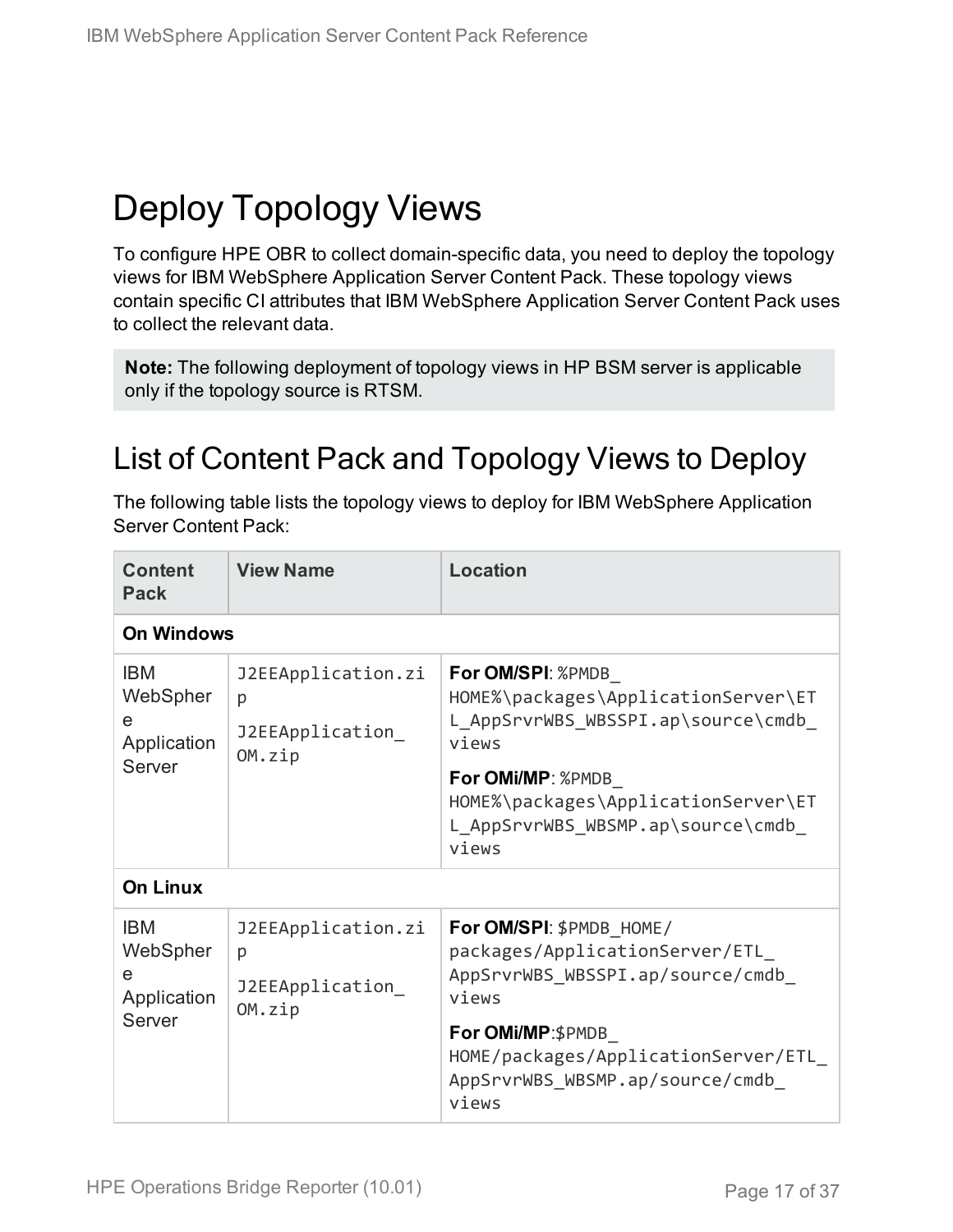### <span id="page-17-0"></span>HP BSM Server

To deploy the topology model views for the IBM WebSphere Application Server Content Pack, follow these steps:

1. In the web browser, type the following URL:

```
http://<BSM system FQDN>/bsm
```
where, *<BSM system FQDN>* is the FQDN of the HP BSM server.

**Note:** You can launch the HP BSM server from a system where HPE OBR is installed or any other local system. If you are launching from local system, ensure that you browse to the location mentioned in List of [Content](#page-16-1) Pack and [Topology](#page-16-1) Views to Deploy and copy the required views to your local system.

The Business Service Management Login page appears.

- 2. Type the login name and password and click **Log In**. The Business Service Management - Site Map appears.
- 3. Click **Administration > RTSM Administration**. The RTSM Administration page appears.



4. Click **Administration > Package Manager**. The Package Manager page appears.

| $\boldsymbol{\phi}$<br>Business Service Management - RTSM Administration             |                             |                           |          | <b>Full Screen View</b>             | User: administrator | Logout |
|--------------------------------------------------------------------------------------|-----------------------------|---------------------------|----------|-------------------------------------|---------------------|--------|
| ♦<br><b>MyBSM</b><br>Applications v<br>$\Leftrightarrow$<br>$\overline{\phantom{a}}$ | Admin $\star$               | Help $\blacktriangledown$ | Site Map |                                     |                     |        |
| Administration > Package Manager                                                     |                             |                           |          |                                     |                     |        |
| Modeling                                                                             | <b>Data Flow Management</b> | Administration            |          |                                     |                     | ◇◇■    |
| Tools -<br>$View -$                                                                  |                             |                           |          |                                     |                     |        |
| 豣<br>$-45+$<br>$*$ $\alpha$ $\times$                                                 | C<br>$\alpha$               | Y<br>G                    | - MR     |                                     |                     |        |
| $\angle$ Package Name                                                                | Category                    | Readme                    | Vers     | <b>Description</b>                  |                     |        |
| <b>Active Directory</b><br>L.                                                        | Applications                | Readme                    | 11.0     | Active Directory topology discovery |                     | ۸      |
| AlertsModel                                                                          |                             |                           |          |                                     |                     | E      |
| AlertsTqls<br>L.                                                                     | Alerts                      |                           | 8.0      |                                     |                     |        |
|                                                                                      |                             |                           |          |                                     |                     |        |

5. Click the **Deploy Packages to Server (from local disk)** icon. The **Deploy Package**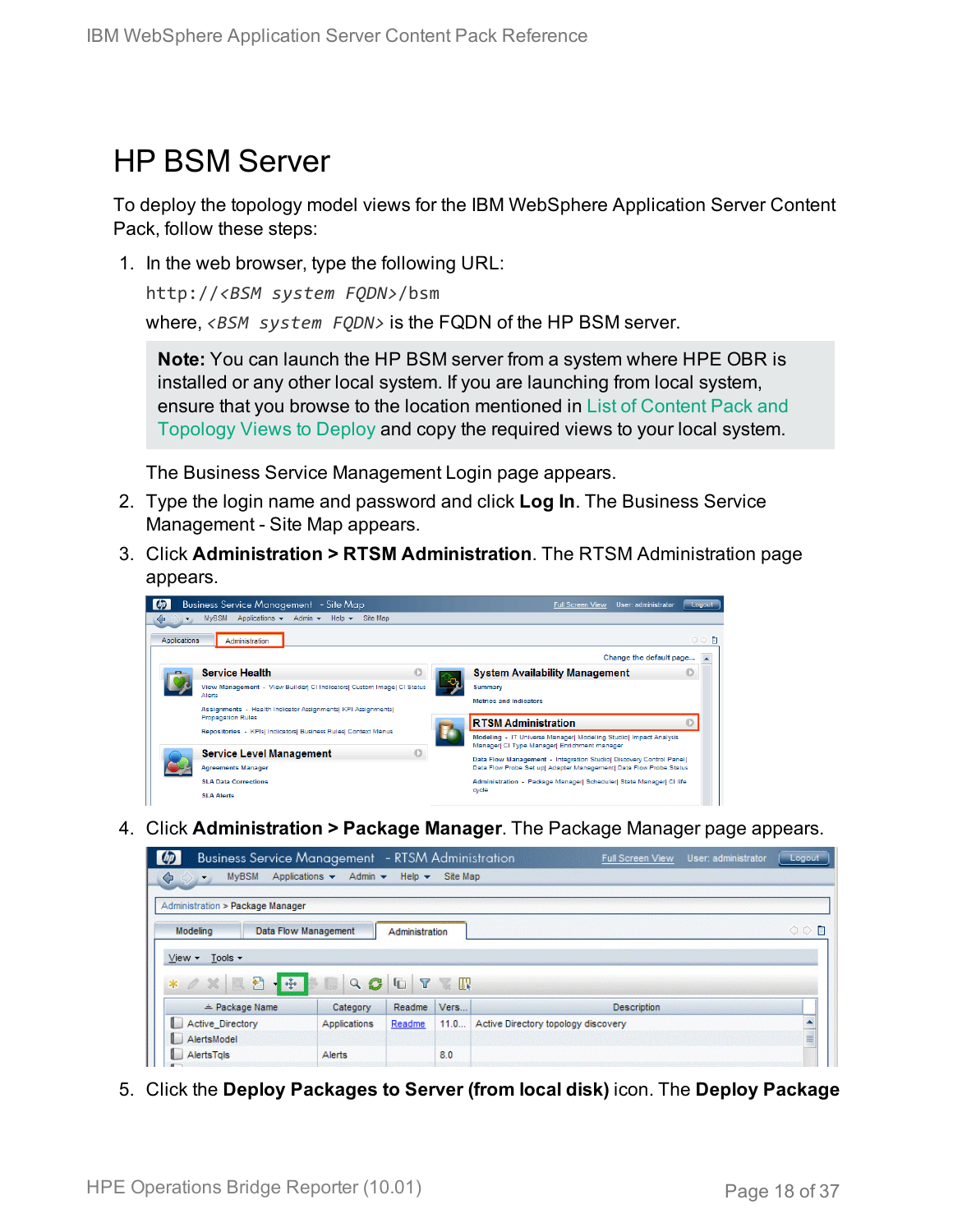**to Server** dialog box appears.

| Administration > Package Manager |                      |                                |                                             |    |
|----------------------------------|----------------------|--------------------------------|---------------------------------------------|----|
| Modeling                         | Data Flow Management |                                | Administration                              |    |
|                                  |                      |                                |                                             |    |
| Tools $\sim$<br>View -           |                      |                                |                                             |    |
| $\mathscr{O} \mathscr{L}$<br>÷   | 圃<br>$\alpha$        | $Q_{\odot}$<br>$\frac{1}{100}$ | $Y - \frac{1}{2}$<br>Ш                      | -? |
|                                  |                      |                                | Deploy Packages to Server (from local disk) |    |
| Active Directory                 |                      |                                |                                             |    |
| H<br><b>AlertsModel</b>          |                      |                                |                                             |    |
| AlertsTals                       |                      |                                |                                             |    |

6. Click the **Add** icon.

| <b>B</b> Deploy Packages to Server          |  |
|---------------------------------------------|--|
| Choose the package zip files to be deployed |  |
|                                             |  |
| Package(zip)                                |  |
|                                             |  |
|                                             |  |

The **Deploy Package to Server (from local disk)** dialog box appears.

7. Browse to the location of the Content Pack zip files, select the required files, and then click **Open**.

You can view and select the TQL and ODB views that you want to deploy under **Select the resources you want to deploy** in the **Deploy Package to Server (from local disk)** dialog box. Ensure that all the files are selected.

8. Click **Deploy** to deploy the Content Pack views.

You have successfully deployed the Content Packs views based on the type of deployment scenario selected for HPE OBR.

## <span id="page-18-0"></span>HP OMi 10 Server

To deploy the topology model views for the IBM WebSphere Application Server Content Pack in the HP OMi 10 server, follow these steps:

1. In the web browser, type the following URL:

http://*<OMi system FQDN>*/omi

where, *<OMi system FQDN>* is the FQDN of the HP OMi server.

**Note:** You can launch the HP OMi server from a system where HPE OBR is installed or any other local system. If you are launching from local system, ensure that you browse to the location mentioned in List of [Content](#page-16-1) Pack and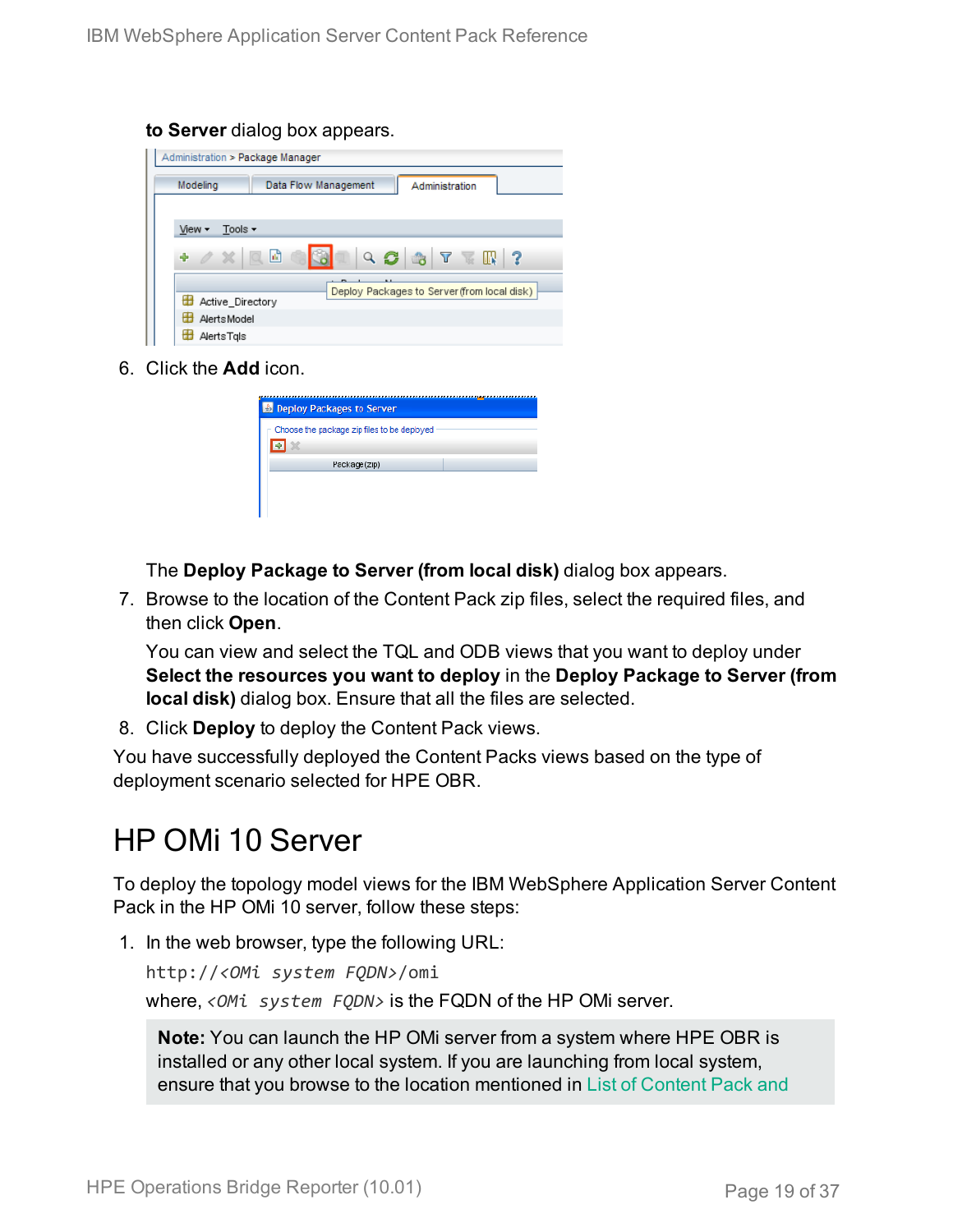[Topology](#page-16-1) Views to Deploy and copy the required views to your local system.

The Operations Manager i Login page appears.

- 2. Type the login name and password and click **Log In**. The Operations Manager i Workspace page appears.
- 3. Click **Administration > RTSM Administration > Package Manager**.

| <b>Operations Manager i</b><br>Workspaces $\smile$      | Administration $\sim$                         | Q search for menu items                                                                                          |                                                               |         | $\clubsuit$ admin $\sim$ | $\bullet$ |
|---------------------------------------------------------|-----------------------------------------------|------------------------------------------------------------------------------------------------------------------|---------------------------------------------------------------|---------|--------------------------|-----------|
| Workspaces $>$ My Workspace                             |                                               |                                                                                                                  |                                                               | V<br>ъH |                          |           |
| 360° View x                                             | ł9<br><b>Event Processing</b>                 |                                                                                                                  |                                                               |         |                          |           |
| Hierarchy                                               |                                               |                                                                                                                  |                                                               |         |                          |           |
| Þ<br>[Select a Filter]<br>EUM_BSMR<br>$\checkmark$<br>Y | Ô<br>> Service Health                         |                                                                                                                  |                                                               |         |                          |           |
| Name                                                    |                                               | $\sim$ RTSM Administration                                                                                       |                                                               |         |                          |           |
| E EUM_BSMR                                              | <b>Modeling</b><br><b>IT Universe Manager</b> |                                                                                                                  | <b>Data Flow Management</b><br><b>Reconciliation Priority</b> |         |                          |           |
| $\boxed{a}$ 1                                           | <b>Modeling Studio</b>                        |                                                                                                                  | <b>Integration Studio</b>                                     |         |                          |           |
| 16.55.245.42                                            | <b>Impact Analysis Manager</b>                |                                                                                                                  | <b>Discovery Control Panel</b>                                |         |                          |           |
| $\bigotimes$ 16.59.1.1 - 16.59.50.255                   |                                               | <b>CI Type Manager</b><br><b>Data Flow Probe Setup</b><br><b>Enrichment manager</b><br><b>Adapter Management</b> |                                                               |         |                          |           |
| $\bigotimes$ 16.59.101.1 - 16.59.150.255                |                                               |                                                                                                                  | <b>Data Flow Probe Status</b>                                 |         |                          |           |
|                                                         | <b>Administration</b>                         |                                                                                                                  |                                                               |         |                          |           |
| $\bigotimes$ 16.59.42.70 - 16.59.42.70                  | <b>Package Manager</b><br><b>Scheduler</b>    |                                                                                                                  |                                                               |         |                          |           |
| $\bigotimes$ 16.59.51.1 - 16.59.100.255                 | <b>State Manager</b>                          | Package Manager                                                                                                  |                                                               |         |                          |           |
| 16.59.67.149                                            | <b>CI Life Cycle</b>                          |                                                                                                                  |                                                               |         |                          |           |
| $\left[ \bigcirc \right]$ 2                             |                                               |                                                                                                                  |                                                               |         |                          |           |
| $\bigcirc$ 4                                            | Ō<br><b>Setup and Maintenance</b>             |                                                                                                                  |                                                               |         |                          |           |
| Active                                                  | <b>Users</b><br>я                             |                                                                                                                  |                                                               |         |                          |           |

The Package Manager page appears.

4. Click the **Deploy Packages to Server (from local disk)** icon. The **Deploy Package to Server** dialog box appears.

| <b>Operations Manager i</b>                                                                                           | Workspaces $\smile$ |        | Administration $\sim$ |      | Q search for menu items             | $\blacktriangle$ r admin $\blacktriangleright$ | $\odot$ |  |  |
|-----------------------------------------------------------------------------------------------------------------------|---------------------|--------|-----------------------|------|-------------------------------------|------------------------------------------------|---------|--|--|
| Administration > RTSM Administration > Administration > Package Manager                                               |                     |        |                       |      |                                     |                                                |         |  |  |
| View - Tools - Help -                                                                                                 |                     |        |                       |      |                                     |                                                |         |  |  |
| $* \angle \times \Box \boxtimes \cdot \oplus \neq \Box \cup \Box \Box \Box \Box \Box \Box \Box \Box \Box \Box$        |                     |        |                       |      |                                     |                                                |         |  |  |
| ≐ Package N Deploy packages to server (from local disk)<br><b>Version</b><br>Build Nu<br>Readme<br><b>Description</b> |                     |        |                       |      |                                     |                                                |         |  |  |
| Active_Directory                                                                                                      | Applications        | Readme | 13.0-1179             | 1179 | Active Directory topology discovery |                                                |         |  |  |
| AlertsModel                                                                                                           |                     |        |                       |      |                                     |                                                |         |  |  |
| AlertsTals                                                                                                            | Alerts              |        | 8.0                   |      |                                     |                                                |         |  |  |

5. Click the **Add** icon.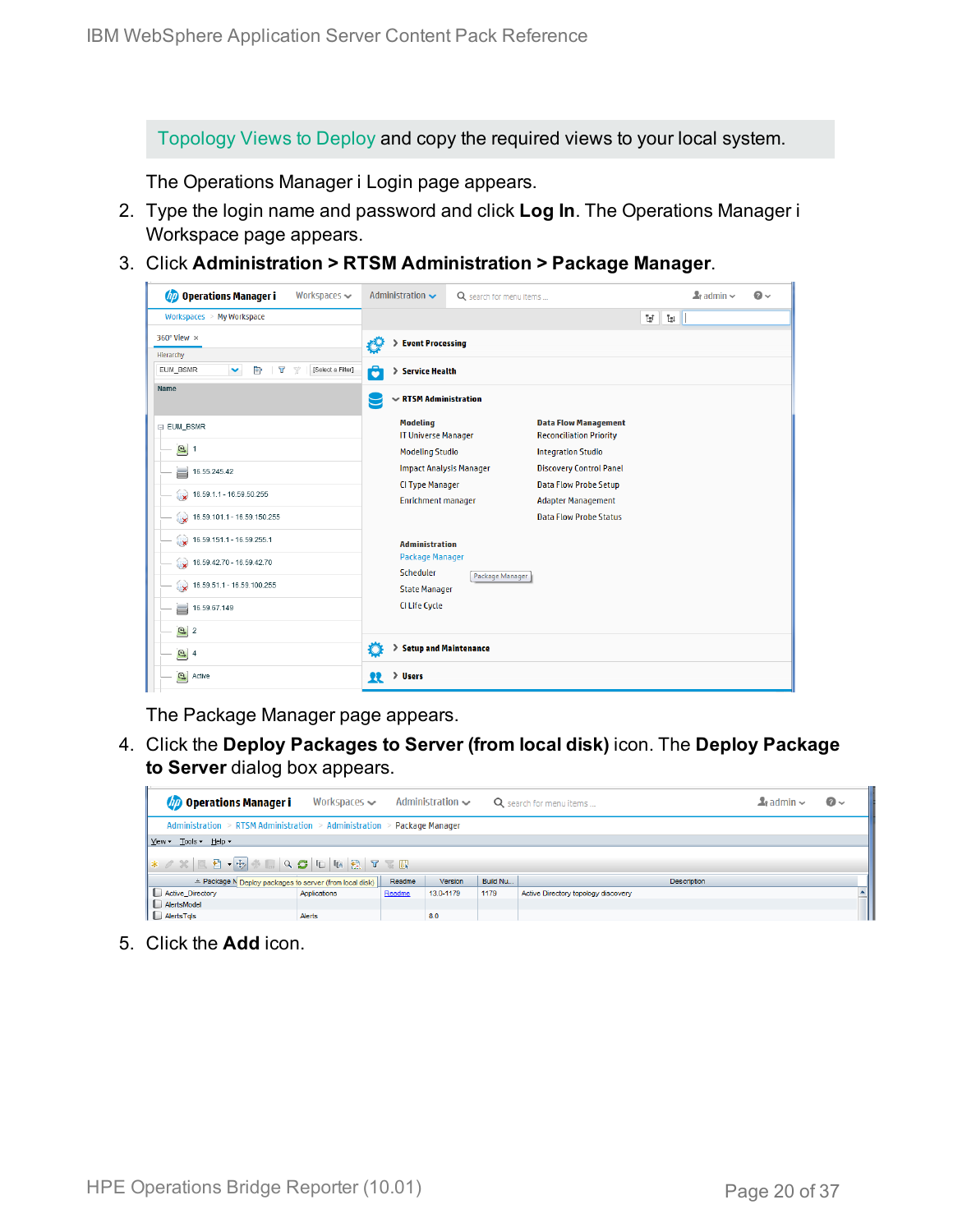| Seploy Packages to Server                   |        |        |
|---------------------------------------------|--------|--------|
| Choose the package zip files to be deployed |        |        |
| 中<br>$\chi$                                 |        |        |
| Package(zip)<br>Add                         | Path   |        |
|                                             |        |        |
|                                             |        |        |
|                                             |        |        |
|                                             |        |        |
|                                             |        |        |
| Select the resources you want to deploy     |        |        |
| 名马路                                         |        |        |
|                                             |        |        |
|                                             |        |        |
|                                             |        |        |
|                                             |        |        |
|                                             |        |        |
|                                             |        |        |
|                                             |        |        |
|                                             | Deploy | Cancel |

The **Deploy Package to Server (from local disk)** dialog box appears.

6. Browse to the location of the Content Pack zip files, select the required files, and then click **Open**.

You can view and select the TQL and ODB views that you want to deploy under **Select the resources you want to deploy** in the **Deploy Package to Server (from local disk)** dialog box. Ensure that all the files are selected.

7. Click **Deploy** to deploy the Content Pack views.

You have successfully deployed the Content Packs views based on the type of deployment scenario selected for HPE OBR.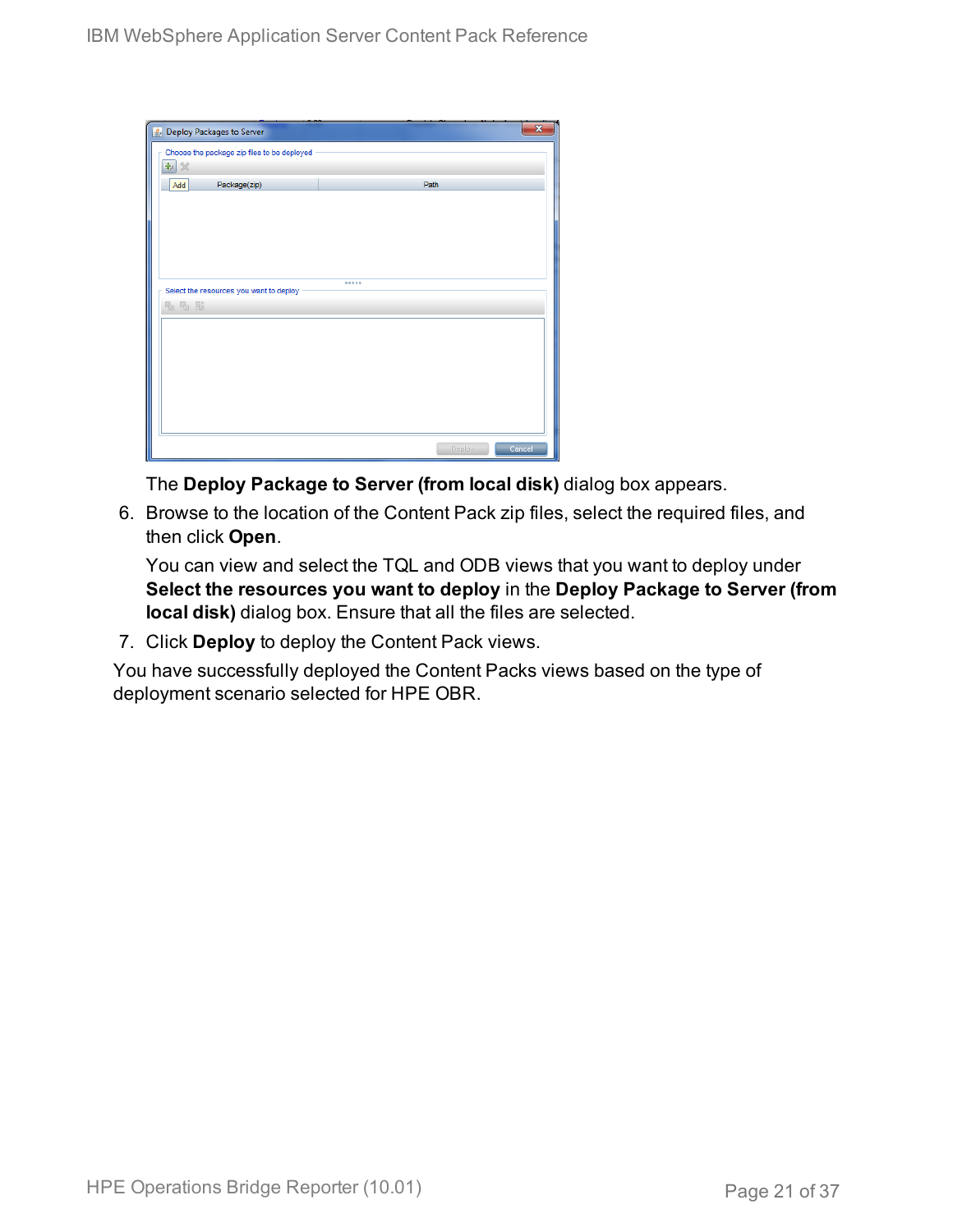# <span id="page-21-0"></span>Install the Content Pack

<span id="page-21-1"></span>Before you begin to install the Content Packs, check the availability and integrity of the data sources.

### Check Availability and Integrity of Data Sources

HPE OBR has Data Source Readiness Check tool that enables you to check the availability and integrity of RTSM and PA data sources before installing Content Packs. The tool is available on Windows and Linux operating systems. You can check the data source readiness using the property file or by database.

### **Check Data Source Related to RTSM**

To check the availability and integrity of data source related to RTSM, follow these steps:

- 1. Log on to the HPE OBR system.
- 2. Before you check the data source readiness, ensure the following:
	- a. The **dscheck** folder is available in PMDB\_HOME.
	- b. The dscheckRTSM.sh script is available in %PMDB\_HOME%\dscheck\bin (**On Windows**) and \$PMDB\_HOME/dscheck/bin (**On Linux**).
	- c. Property file is created with the following entries:

## RTSM DB connection properties

rtsm.hostname=<*hostname*>

rtsm.username=<*username*>

rtsm.password=<*password*>

```
rtsm.port=<port>
```
- 3. To check the data source readiness, run the following command in the command prompt:
	- a. cd {PMDB\_HOME}/dscheck/bin
	- b. Check the data source readiness using:
		- i. **Property file**:

```
dscheckRTSM.sh -propFile <File_Path>/<property_file>
```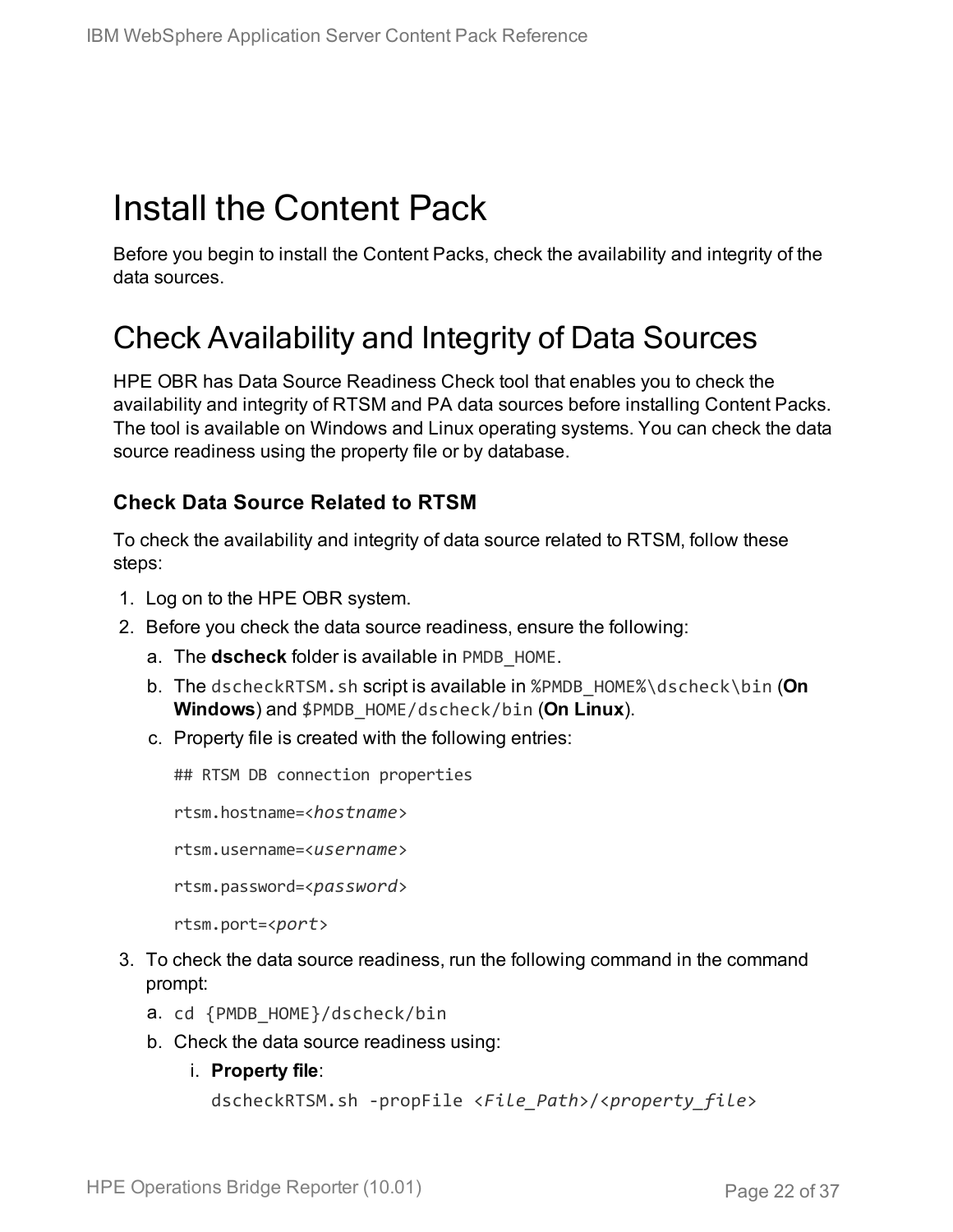where, <*File\_Path*> is the path where property file is created. <*property\_file*> is the name of the RTSM property file. For example, rtsm.prp.

#### ii. **Database**:

./dscheckRTSM.sh

You can open the .html file created in **dscheck** folder to check the availability and integrity of the RTSM data source.

| <b>Status Summary</b>            |                                   |                            |                             |                              |                                           |                                           |  |
|----------------------------------|-----------------------------------|----------------------------|-----------------------------|------------------------------|-------------------------------------------|-------------------------------------------|--|
| <b>BSM/OMi</b><br><b>Version</b> | <b>Host Name</b>                  |                            | Connection<br><b>Status</b> | <b>View</b><br><b>Status</b> | <b>Mandatory CI Type</b><br><b>Status</b> | <b>Mandatory CI<br/>Attributes Status</b> |  |
| Unknown                          | IWFVM02277.hpswlabs.adapps.hp.com |                            | Ø                           | ◶                            | ☺                                         | 0                                         |  |
|                                  |                                   |                            |                             |                              |                                           |                                           |  |
| <b>Select Views:</b>             |                                   |                            |                             |                              |                                           |                                           |  |
| Not available in RTSM            |                                   | Missing Mandatory CI Types |                             |                              | Missing Mandatory CI Attributes           |                                           |  |
|                                  |                                   |                            |                             |                              |                                           |                                           |  |
| <b>View Summary</b>              |                                   |                            |                             |                              |                                           |                                           |  |
| <b>View Name</b>                 |                                   | <b>Available in</b>        | <b>Mandatory CI</b>         |                              | <b>Mandatory CI</b>                       |                                           |  |
|                                  |                                   | RTSM?                      | <b>Types Missing</b>        |                              | <b>Attributes</b>                         |                                           |  |
|                                  |                                   |                            |                             |                              | <b>Missing</b>                            |                                           |  |
| SM_PA<br>SM SiS BusinessView     |                                   | Yes.<br>Yes:               | $\mathbf{0}$                |                              | 4<br>$\blacktriangleleft$                 |                                           |  |
| Exchange Site View               |                                   | Yes:                       |                             |                              |                                           |                                           |  |
| J2EE_Deployment                  |                                   | Yes:                       |                             |                              |                                           |                                           |  |
|                                  | SM_HyperV_BusinessView            | Yes:                       |                             |                              |                                           |                                           |  |
| SM_SiS_Server                    |                                   | Yes                        |                             |                              |                                           |                                           |  |
| SM Sol Zones                     |                                   | Yes:                       |                             |                              |                                           |                                           |  |
| <b>ORA</b> Deployment            |                                   | Yes:                       |                             |                              |                                           |                                           |  |
| MSSQL BusinessView               |                                   | <b>Yes</b>                 |                             |                              |                                           |                                           |  |
| <b>ORA BusinessView</b>          |                                   | Yes:                       |                             |                              |                                           |                                           |  |
| <b>SHR Network</b>               | SM Sol Zones BusinessView         | Yes:<br>Yes:               |                             |                              | 12                                        |                                           |  |
| <b>SM_LPAR</b>                   |                                   | Yes:                       |                             |                              | $\overline{1}$                            |                                           |  |
| SM SiS                           |                                   | Yes:                       |                             |                              |                                           |                                           |  |

The file displays the following information:

- i. Server status
- ii. Configuration details
- iii. Views available in RTSM
- iv. Mandatory CI types missing in the view
- v. Mandatory CI attributes missing with the CI type

#### **Check Data Source Related to PA**

To check the availability and integrity of data source related to PA, follow these steps:

- 1. Log on to the HPE OBR system.
- 2. Before you check the data source readiness, ensure the following:
	- a. The **dscheck** folder is available in PMDB\_HOME.
	- b. The dscheckPA.sh script is available in %PMDB\_HOME%\dscheck\bin (**On Windows**) and \$PMDB\_HOME/dscheck/bin (**On Linux**).
	- c. Property file with the entries of PA nodes is created.
- 3. To check the data source readiness, run the following command in the command prompt: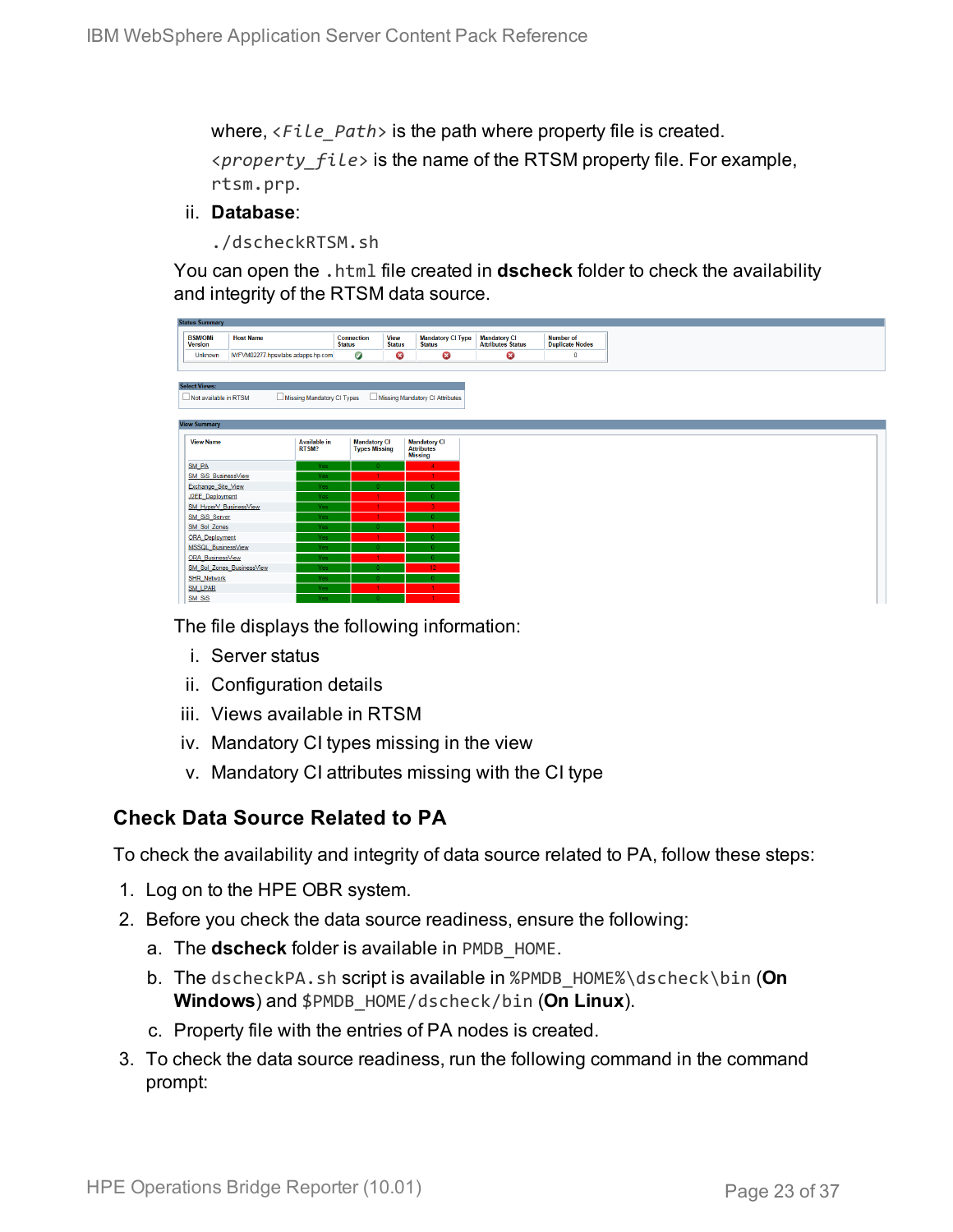- a. cd {PMDB\_HOME}/dscheck/bin
- b. Check the data source readiness using:
	- i. **Property file**:

dscheckPA.sh -propFile <*File\_Path*>/<*property\_file*> where, <*File\_Path*> is the path where property files is created. <*property\_file*> is the name of the PA property file. For example, pa.prp.

#### ii. **Database**:

./dscheckPA.sh

You can open the .html file created in **dscheck** folder to check the availability and integrity of the PA data source.

| <b>Node Status Summary</b> |                                               |             |                       |             |                                 |                      |                      |                        |                 |  |
|----------------------------|-----------------------------------------------|-------------|-----------------------|-------------|---------------------------------|----------------------|----------------------|------------------------|-----------------|--|
| <b>Total</b>               | <b>Policy Missing</b><br><b>Not Reachable</b> |             |                       |             | Data not logged for last 2 days |                      |                      | <b>DSi/CODA Status</b> |                 |  |
| ∸                          | 0                                             |             |                       | ┹           |                                 |                      |                      |                        |                 |  |
|                            |                                               |             |                       |             |                                 |                      |                      |                        |                 |  |
|                            |                                               |             |                       |             |                                 |                      |                      |                        |                 |  |
| <b>Select any</b>          |                                               |             |                       |             |                                 |                      |                      |                        |                 |  |
| Node Name:                 |                                               |             |                       |             | Domains: -- Select All -- V     |                      |                      |                        |                 |  |
|                            |                                               |             |                       |             |                                 |                      |                      |                        |                 |  |
| <b>Node Status</b>         |                                               |             |                       |             |                                 |                      |                      |                        |                 |  |
|                            |                                               |             |                       |             |                                 |                      |                      |                        |                 |  |
| <b>Node Name</b>           |                                               | <b>ICMP</b> | <b>BBC</b>            | <b>CODA</b> | <b>Agent Version</b>            | <b>Last Log Time</b> | Number               | <b>Domain</b>          | <b>DSi/CODA</b> |  |
|                            |                                               | ping        | ping                  | ping        |                                 |                      | of<br><b>Missing</b> |                        |                 |  |
|                            |                                               |             |                       |             |                                 |                      | <b>Policies</b>      |                        |                 |  |
|                            | IWFMVS017.HPSWLABS.HP.COM                     | $\bullet$   | $\boldsymbol{\Omega}$ | $\bullet$   | 11.11.025                       | 09/28/15 13:38:00    | $\mathbf{1}$         |                        | Ø               |  |

The file displays the following information:

- i. Node status summary
- ii. Node status

### <span id="page-23-0"></span>Selecting the Content Pack Components

A typical Content Pack consists of three components - the Domain, Extraction Transformation Loading (ETL), and Application components.

The following figure shows the typical data flow between the components of the Content Pack: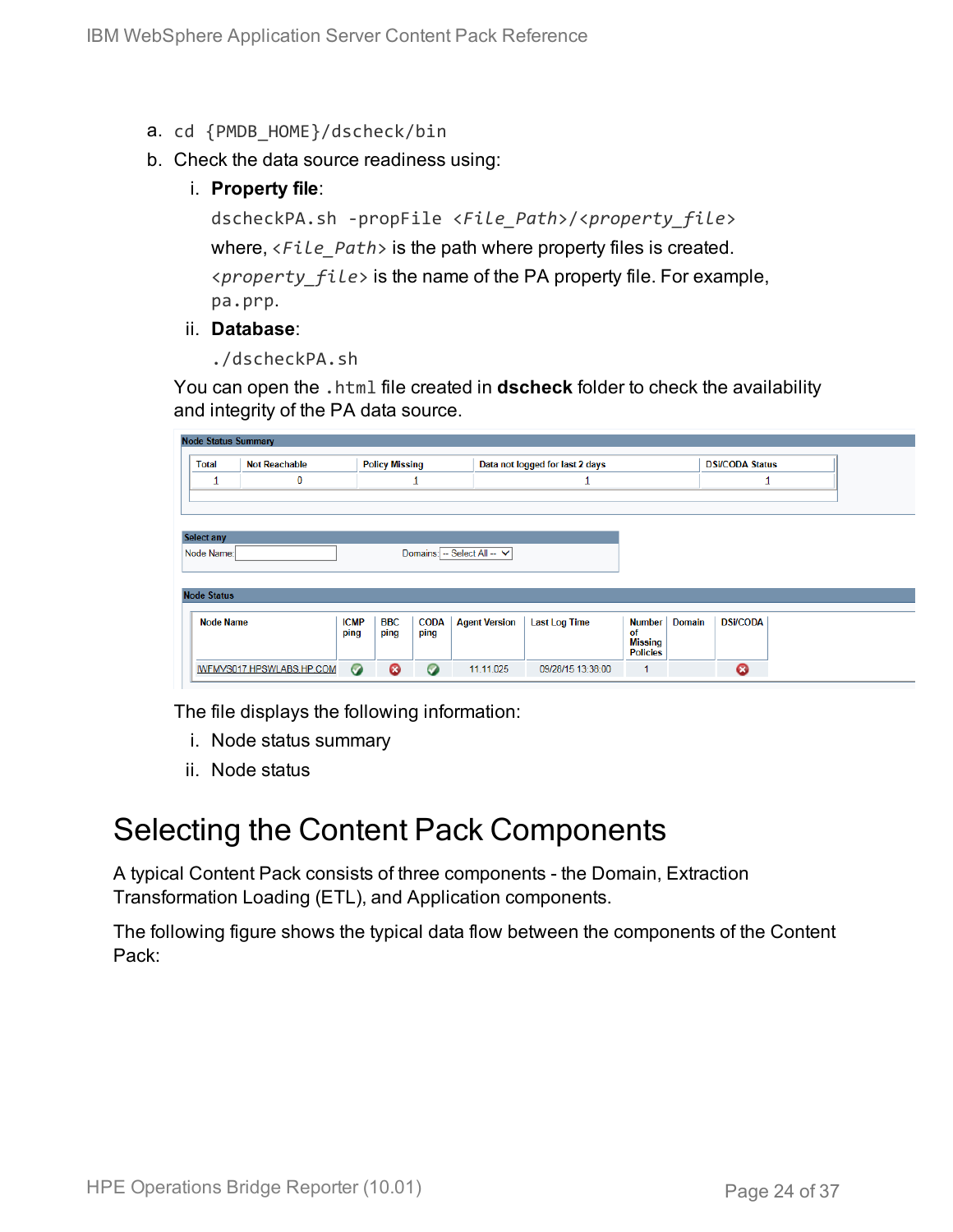

- **Domain component**: The Domain or Core Domain component defines the data model for a particular Content Pack. It contains the rules for generating the relational schema. It also contains the data processing rules, including a set of standard preaggregation rules, for processing data into the database. The Domain component can include the commonly-used dimensions and cubes, which can be leveraged by one or more Report Content Pack components. The Domain Content Pack component does not depend on the configured topology source or the data source from where you want to collect data.
- <sup>l</sup> **ETL (Extract, Transform, and Load) component**: The ETL Content Pack component defines the collection policies and the transformation, reconciliation, and staging rules. It also provides the data processing rules that define the order of execution of the data processing steps.

A single data source app.lication can have multiple ETL components. For example, you can have one ETL component for each virtualization technology supported in Performance Agent such as Oracle Solaris Zones, VMware, IBM LPAR, and Microsoft HyperV. The ETL component can be dependent on one or more Domain components. In addition, you can have multiple ETL components feeding data into the same Domain component.

The ETL Content Pack component is data source dependent. Therefore, for a particular domain, each data source application has a separate ETL Content Pack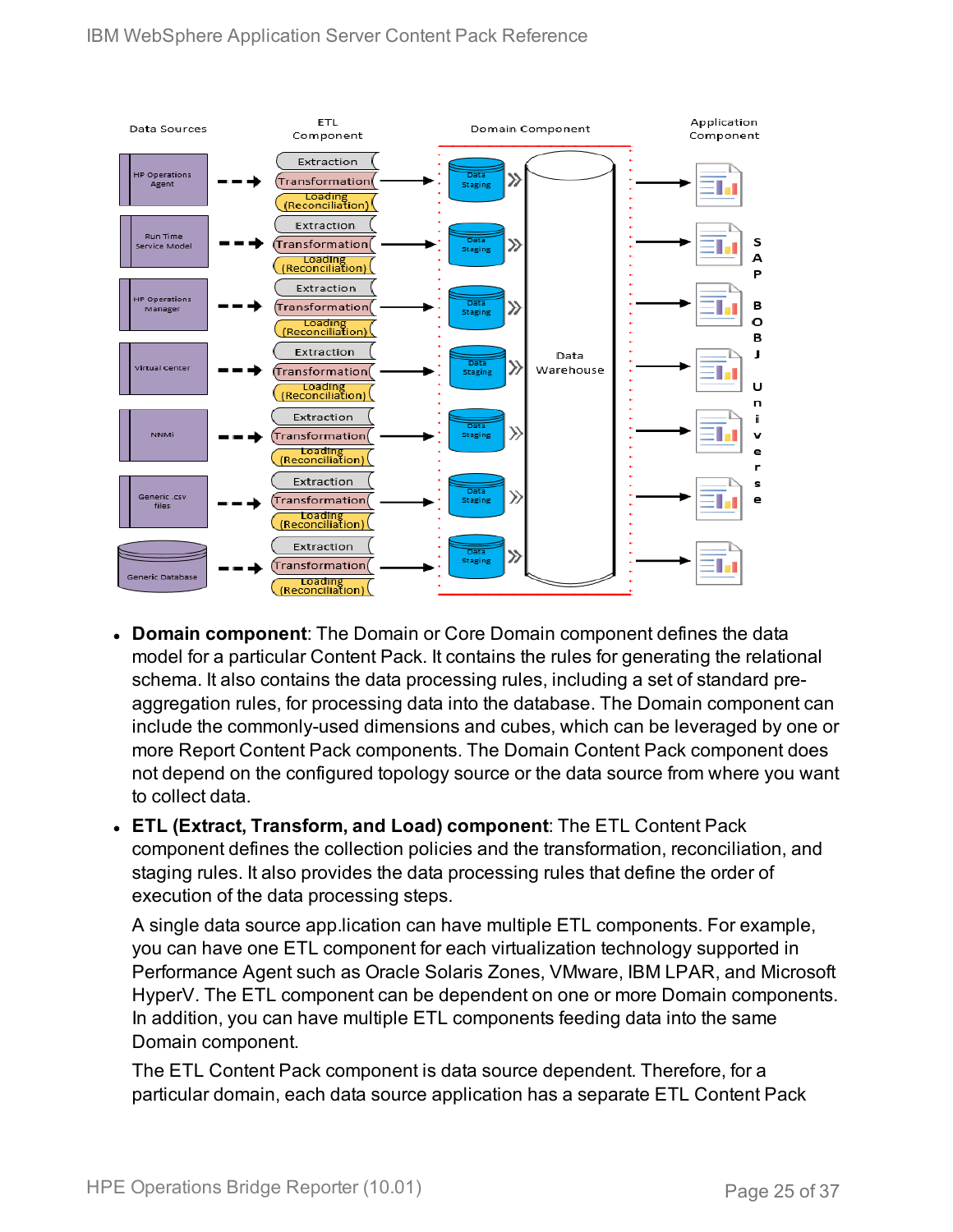component. For example, if you want to collect system performance data from the HP Operations Agent, you must install the SysPerf\_ETL\_PerformanceAgent component. If you want to collect system performance data from HP SiteScope, you must install either SysPerf ETL SiS API (sourcing data logged in API) or SysPerf ETL SiS DB (sourcing data logged in BSM Profile database).

**Note:** If you have installed IBM WebSphere SPI ETL already and are migrating from OM to OMi10 or upgrading to latest OMi Management Pack for WebSphere, uninstall the IBM WebSphere SPI ETL and deploy the latest IBM WebSphere MP ETL.

**Application component**: The Application Content Pack component defines the application-specific aggregation rules, business views, SAP BOBJ universes, and the reports for a particular domain. Report components can be dependent on one or more Domain components. This component also provides the flexibility to extend the data model that is defined in one or more Domain components.

The list of Content Pack components that you can install depends on the topology source that you configured during the post-install configuration phase of the installation. Once the topology source is configured, the Deployment Manager filters the list of Content Pack components to display only those components that can be installed in the supported deployment scenario. For example, if RTSM is the configured topology source, the Deployment Manager only displays those components that can be installed in the SaOB and APM deployment scenarios.

## <span id="page-25-0"></span>Install the Content Pack in Deployment Manager

To install the required IBM WebSphere Application Server Content Pack, follow these steps:

1. Launch the Administration Console in a web browser using the following URL:

http://*<OBR\_Server\_FQDN>*:21411

2. In the Administration Console, click **Administration > Deployment Manager**. The Deployment Manager page is displayed.

To install this Content Pack and to generate reports on data from HPOM, BSM, or OMi, make the following selections:

 $\bullet$  IBMWebSphere ETL WebSphereSPI<sup>1</sup> (10.00.000)

<sup>1</sup>Use IBMWebSphere\_ETL\_WebSphereSPI to gather data from HPOM Smart Plug-in for WebSphere.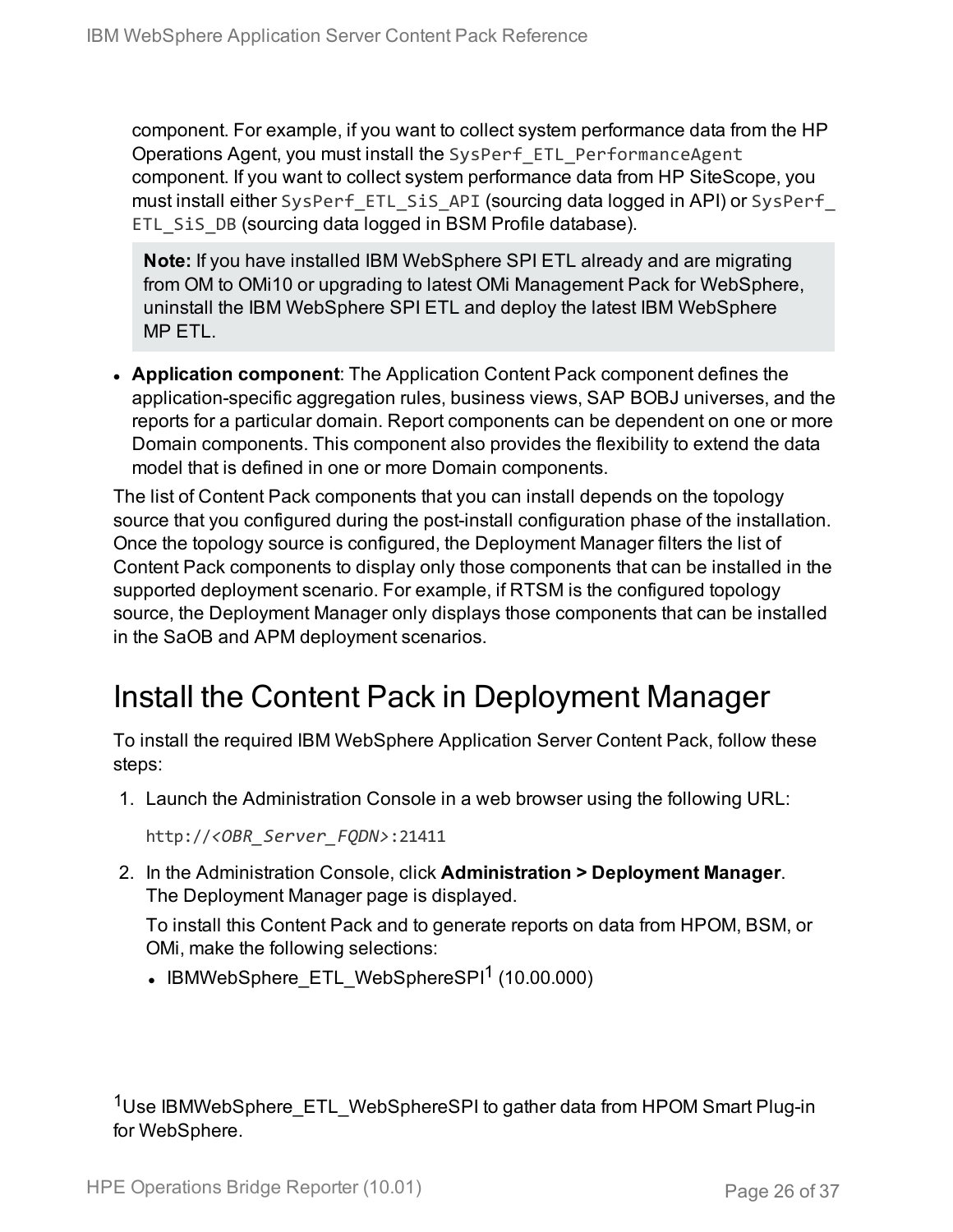- IBMWebSphere ETL WebSphereMP<sup>1</sup> (10.00.000)
- IBMWebSphere Domain (10.00.000)
- IBMWebSphere Reports (10.00.000)

**Tip:** Install the following dependent Content Packs (and their components) along with this Content Pack for it to function:

- <sup>l</sup> Core
	- <sup>o</sup> Core\_Domain
	- <sup>o</sup> Core\_Domain\_AppServer
- Operations Manager
	- o OprEvent Domain Reports
- System Performance
	- <sup>o</sup> SysPerf\_Domain

**Note:** The dependent domain content pack get selected automatically, you have to select only the ETLs based on the topology source.

**Note:** For more details on ETLs, see *HPE Operations Bridge Reporter Content Pack Release Notes*.

3. Click **Install/Upgrade** to install the Content Packs.

The color of the status column changes for all the selected Content Packs. An Installation Started status appears in the **Status** column for Content Pack that is currently being installed. The Deployment Manager page automatically refreshes itself to display the updated status. Once the installation completes, an Installation Successful status appears. If the installation fails, an Installation Failed status appears.

**Note:** The timer service will be stopped automatically during install/uninstall/upgrade operation and will be started once operation is complete.

4. Click the link in the **Status** column for more information about the installation process.

The Content Pack Component Status History window is displayed. It displays the

<sup>1</sup>Use IBMWebSphere\_ETL\_WebSphereMP to gather data from OMi Management Pack for WebSphere.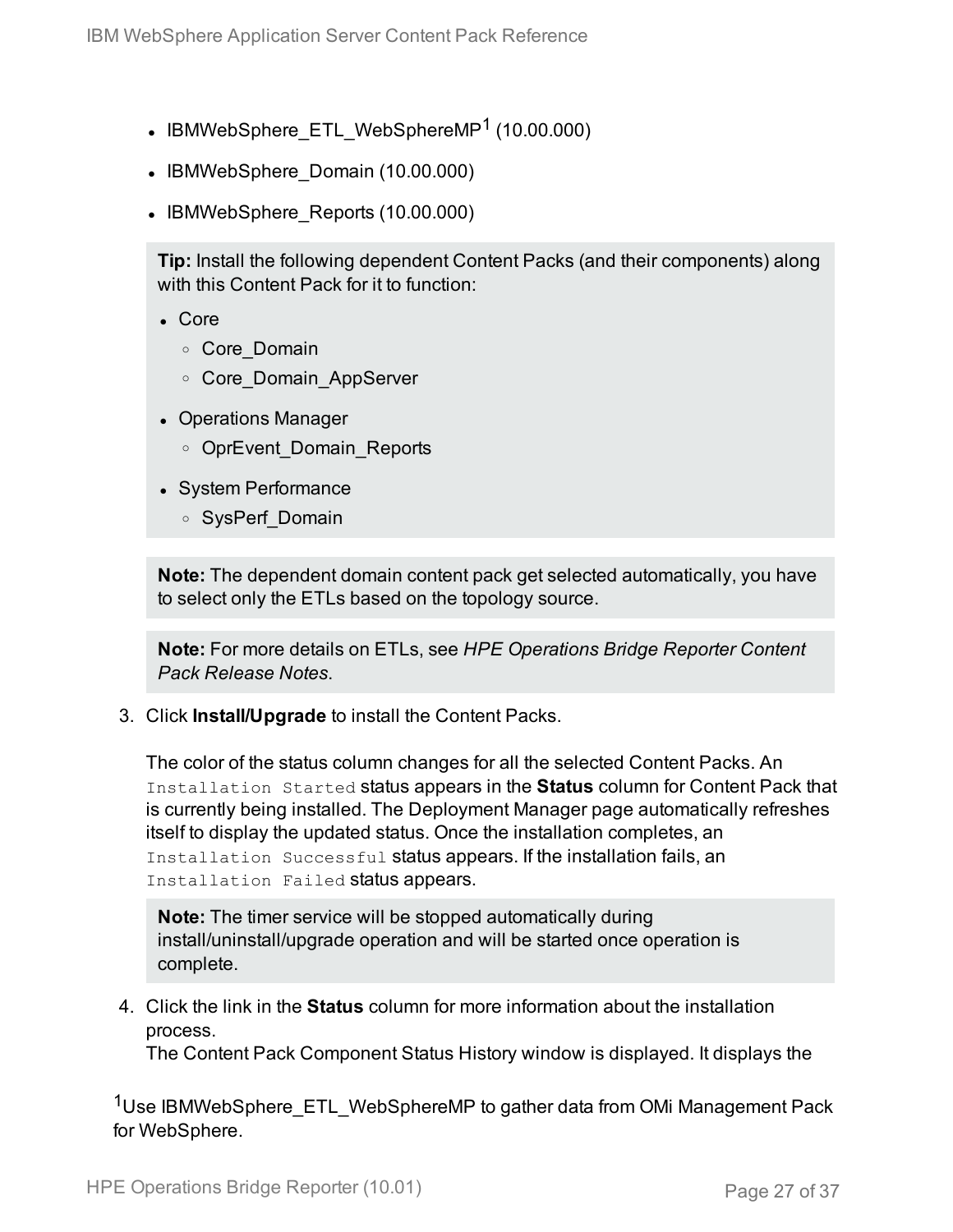details of the current and historical status of that Content Pack component's installation.

**Note:** During install/uninstall process, Deployment Manager does not allow you to interrupt the process. Instead, you must wait till the current process is complete before you can perform any other operations on the Deployment Manager page.

**Note:** If you have IBM WebSphere SPI ETL already installed and are migrating from OM to OMi10 or upgrading to latest OMi Management Pack for WebSphere, uninstall the IBM WebSphere SPI ETL and deploy the latest IBM WebSphere MP ETL.

### <span id="page-27-0"></span>Uninstalling the Content Pack Components

Use the Deployment Manager utility to uninstall the Content Pack components.

To uninstall the Content Packs, follow these steps:

- 1. Launch the Administration Console in a web browser:
	- a. Launch the following URL:

https://*<OBR\_Server\_FQDN>*:21412/

b. Type **administrator** in the **Login Name** field and password in the **Password** field. Click **Log In** to continue. The Administration Console page appears.

**Note:** If you use any other user account to access the Administration Console, make sure that the user account has administrator privileges.

2. On the left pane, click **Administration**, and then click **Deployment Manager**. The **Deployment Manager** page appears.

The Deployment Manager displays the Content Pack components that are installed in the supported deployment scenario. For the list of Content Pack, see ["List](#page-16-1) of Content Pack and [Topology](#page-16-1) Views to Deploy" on page 17.

3. Click  $\widehat{\mathbb{I}}$  icon for the required Content Pack to be uninstalled. A summary message is displayed.

**Note:** At a time, only one Content Pack and its dependent Content Packs are uninstalled.

4. Click **OK** to uninstall the Content Pack. The uninstall status is displayed in the **Status** column.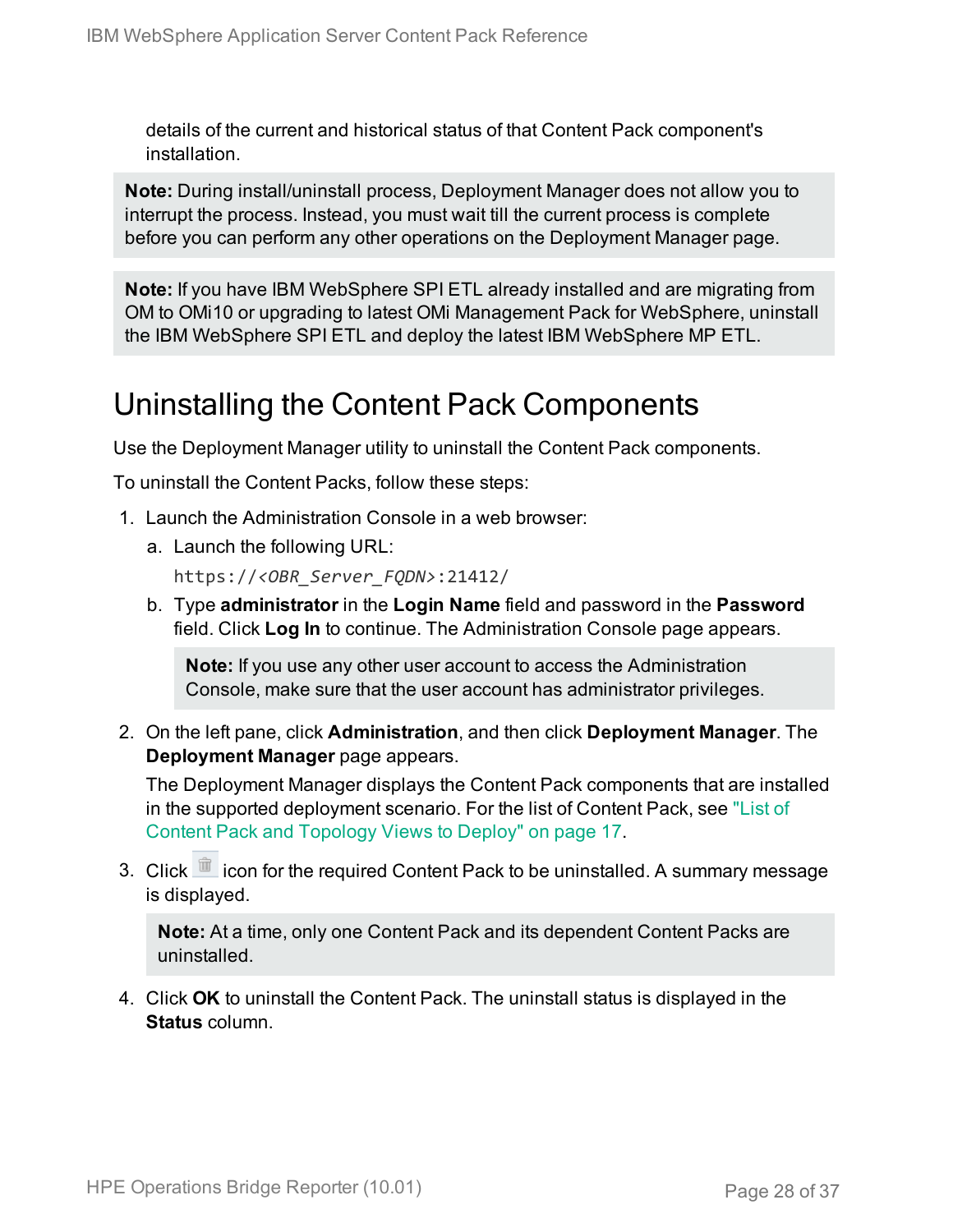# <span id="page-28-0"></span>Data Source Collection Configuration

After installing Content Packs, you must configure HPE OBR to collect required data from various data collectors. The data collectors work internally within the HPE OBR infrastructure to collect the data. Therefore, you cannot directly interface with these collectors. Instead, you can specify the data sources from where the collectors can collect the data through the Administration Console.

OBR integrates and collects historical and ongoing database performance metrics from the HP Operations Smart Plug-In and HP OMi Management Pack for IBM WebSphere Server datastores in BSM Run-time Service Model (RTSM) and HPOM deployment scenarios.

## <span id="page-28-1"></span>Configuring the HP Operations Agent Data Source

In the RTSM deployment scenario, you do not have to create new HP Operations Agent data source connections. Because, by default, all the nodes on which HP Operations Agent is installed are automatically discovered when the topology information is collected. These data sources or nodes are listed in the HP Operations Agent Data Source page of the Administration Console.

To view the list of HP Operations Agent data sources, follow these steps:

- 1. In the **Administration Console**, click **Data Source Configuration > HP Operations Agent**. The **HP Operations Agent Data Source** page appears.
- 2. To view detailed information about the HP Operations Agent data sources, click the Domain name or the number in the **HP Operations Agent Data Source Summary** table. The **HP Operations Agent Data Source Details** table appears.
- 3. To change the data collection schedule for one or more hosts, specify a polling time between 1 and 24 hours in the **Hrs** box in the **Schedule Polling Frequency** column.
- 4. Click **Save** to save the changes. A Saved Successfully message appears in the Information message panel.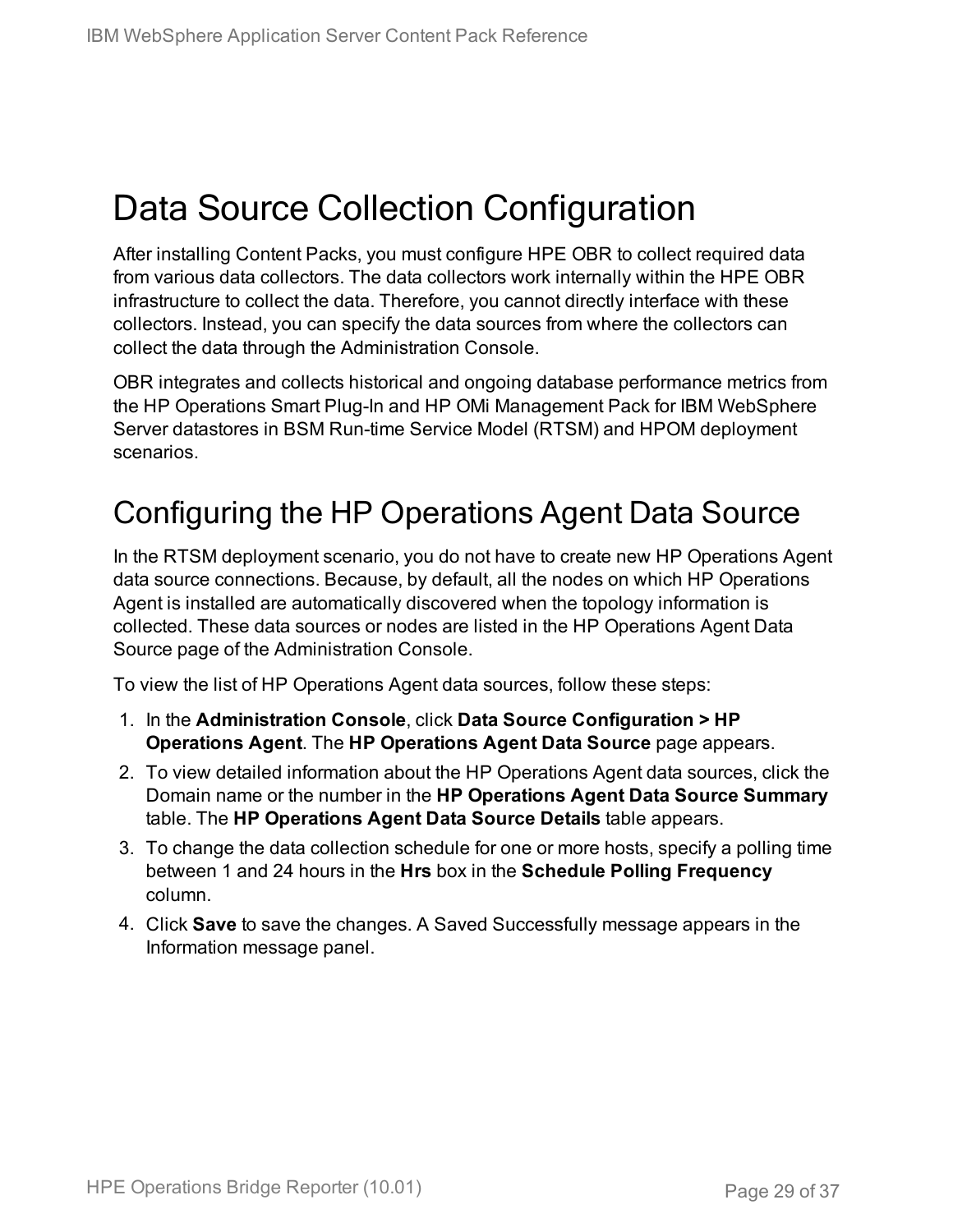# <span id="page-29-0"></span>Report Navigation

The IBM WebSphere reports are categorized into high-level Executive Summary and detailed Performance reports. You can navigate from the higher-level reports to the detailed reports using the cross launch or hyperlink features. For example, you may start with the WebSphere Executive Summary for an overall picture of the health of the WebSphere servers and then navigate to the detailed reports for specific information on availability or database connection pool performance or servlet responsiveness.

The IBM WebSphere server reports display the availability, utilization, and performance information for the following:

- IBM WebSphere servers available in your business service
- Enterprise JavaBeans (EJBs) used by the IBM WebSphere servers
- Java Database Connectivity (JDBC) pools used by the IBM WebSphere servers
- Java Virtual Machines (JVMs) running on the IBM WebSphere servers
- Servlets registered, deployed, and mapped to the IBM WebSphere servers
- Host systems configured to use IBM WebSphere servers

#### **New IBM WebSphere Server Content Pack Report**

The following is the new IBM WebSphere Server report:

**• WebSphere Server Availability** - Displays information about the average availability of the WebSphere servers that are running on selected node over a period of time. It also displays the availability details of the WebSphere server as a heatmap based on predetermined thresholds, for every hour across the selected time period.

**Note:** This availability report presents the instance availability information for the application. This report should not to be used for uptime calculation.

The color code for threshold values are as follows:

| <b>Availability</b> | Color |
|---------------------|-------|
| < 90                |       |
| $> 90$ and $< 95$   |       |
| > 95                |       |

#### **Report Navigation**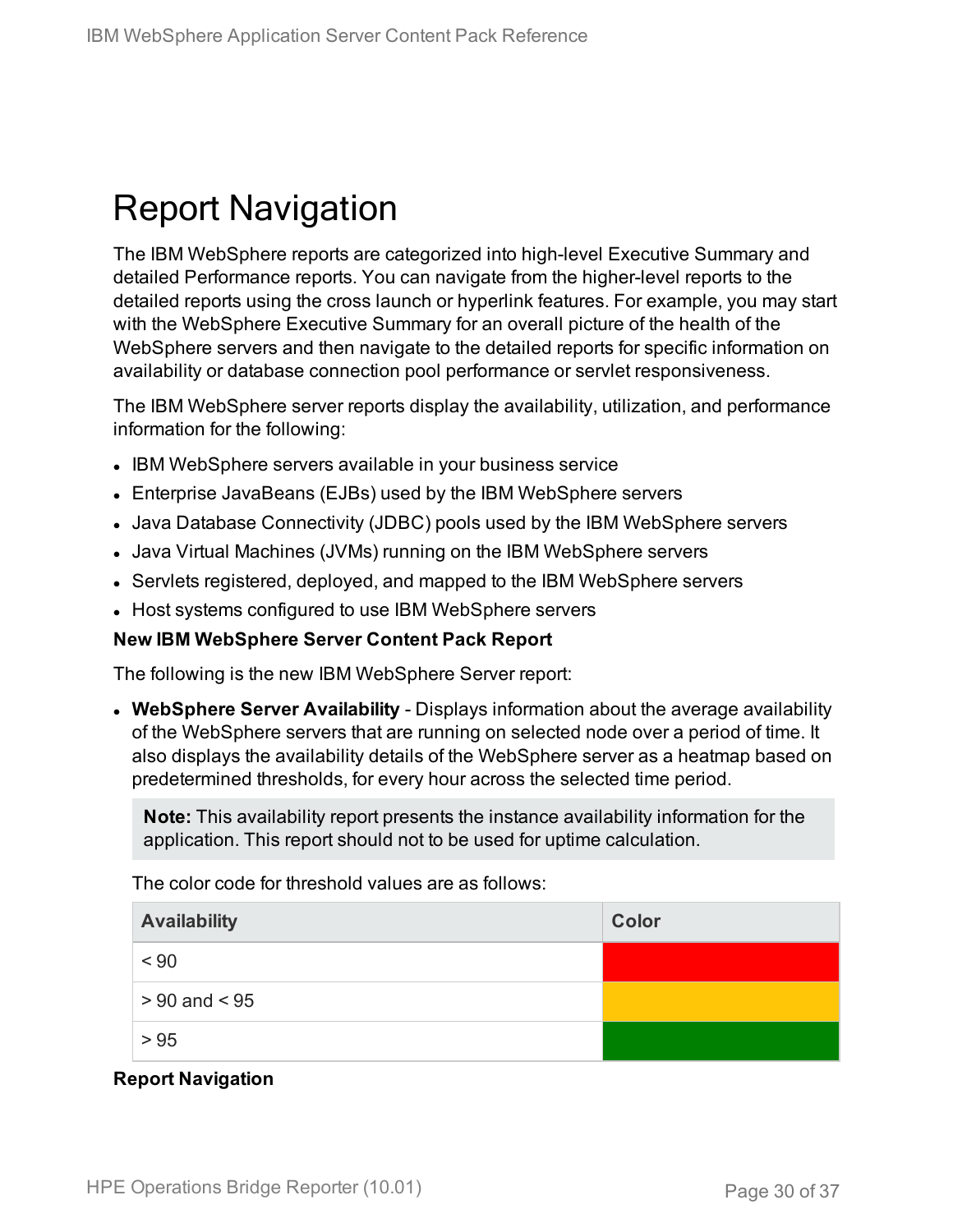Report navigation can vary depending on the use-cases and the following diagram represents one such way of navigating the reports:



## <span id="page-30-0"></span>Use Cases

This section provides information on use cases for IBM WebSphere Application Server reports. The following table provides description, user, and report name for the use cases:

| <b>Description</b>                                                                                                                     | <b>Report</b><br>Category | <b>Report Name</b>                              |
|----------------------------------------------------------------------------------------------------------------------------------------|---------------------------|-------------------------------------------------|
| To view the top 5 webserver instances based on<br>JVM memory utilization, thread pool, EJB Pool,<br>JDBC Pool rate for a given service | Executive<br>Summary      | WebSphere<br>Top 5 summary                      |
| To view the response time and request rate for all<br>servlets of the nodes that belong to a given service                             | Executive<br>Summary      | WebSphere<br>Servlet<br>Performance<br>Overview |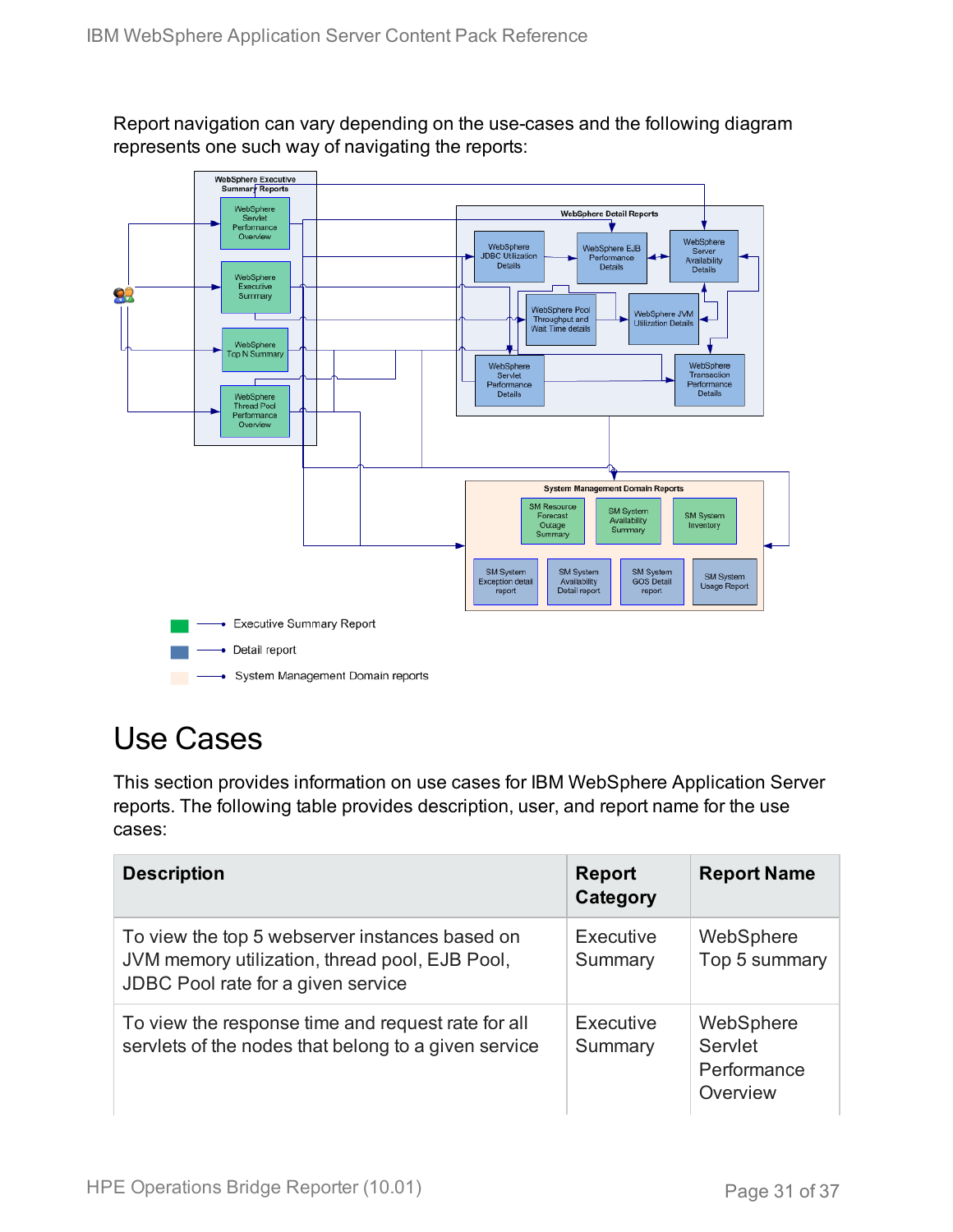| <b>Description</b>                                                                                                                                                                     | <b>Report</b><br>Category | <b>Report Name</b>                                                                    |
|----------------------------------------------------------------------------------------------------------------------------------------------------------------------------------------|---------------------------|---------------------------------------------------------------------------------------|
| To view the total and active number of threads in a<br>thread pool for all instances running in a node that<br>belongs to a service                                                    | Executive<br>Summary      | WebSphere<br><b>Thread Pool</b><br>Performance<br>Overview                            |
| To have a consolidated view of the inventory,<br>availability, current and forecasted capacity usage of<br>all websphere instances hosted on nodes that are<br>part of a given service | Executive<br>Summary      | WebSphere<br>Executive<br>Summary                                                     |
| To view the performance details in terms of response<br>time and request rate for a servlet, over a period of<br>time, for a given node and instance                                   | Performance               | WebSphere<br>Servlet<br>Performance<br><b>Details</b>                                 |
| To view the availability of a server instance over a<br>period of time, for a given node and instance                                                                                  | Performance               | WebSphere<br>Server<br>Availability<br><b>Details</b>                                 |
| To view the performance of a transaction in terms of<br>commit time and throughput rate over a period of<br>time, for a given node and instance                                        | Performance               | WebSphere<br>Transaction<br>Performance<br><b>Details</b>                             |
| To view the heap space utilized by a JVM instance<br>over a period of time, for a given node and instance                                                                              | Performance               | WebSphere<br><b>JVM Utilization</b><br><b>Details</b>                                 |
| To view the throughput rate and wait time details of a<br>JDBC connection pool over a period of time, for a<br>given node and instance                                                 | Performance               | WebSphere<br><b>JDBC Pool</b><br>Throughput and<br><b>Wait Time</b><br><b>Details</b> |
| To view the performance details in utilization of<br>JDBC connection pools for a given node and<br>instance                                                                            | Performance               | WebSphere<br><b>JDBC</b><br>Utilization<br><b>Details</b>                             |
| To view the performance of a EJB with respect to<br>response time, pool size over a period of time, for a                                                                              | Performance               | WebSphere<br><b>EJB</b>                                                               |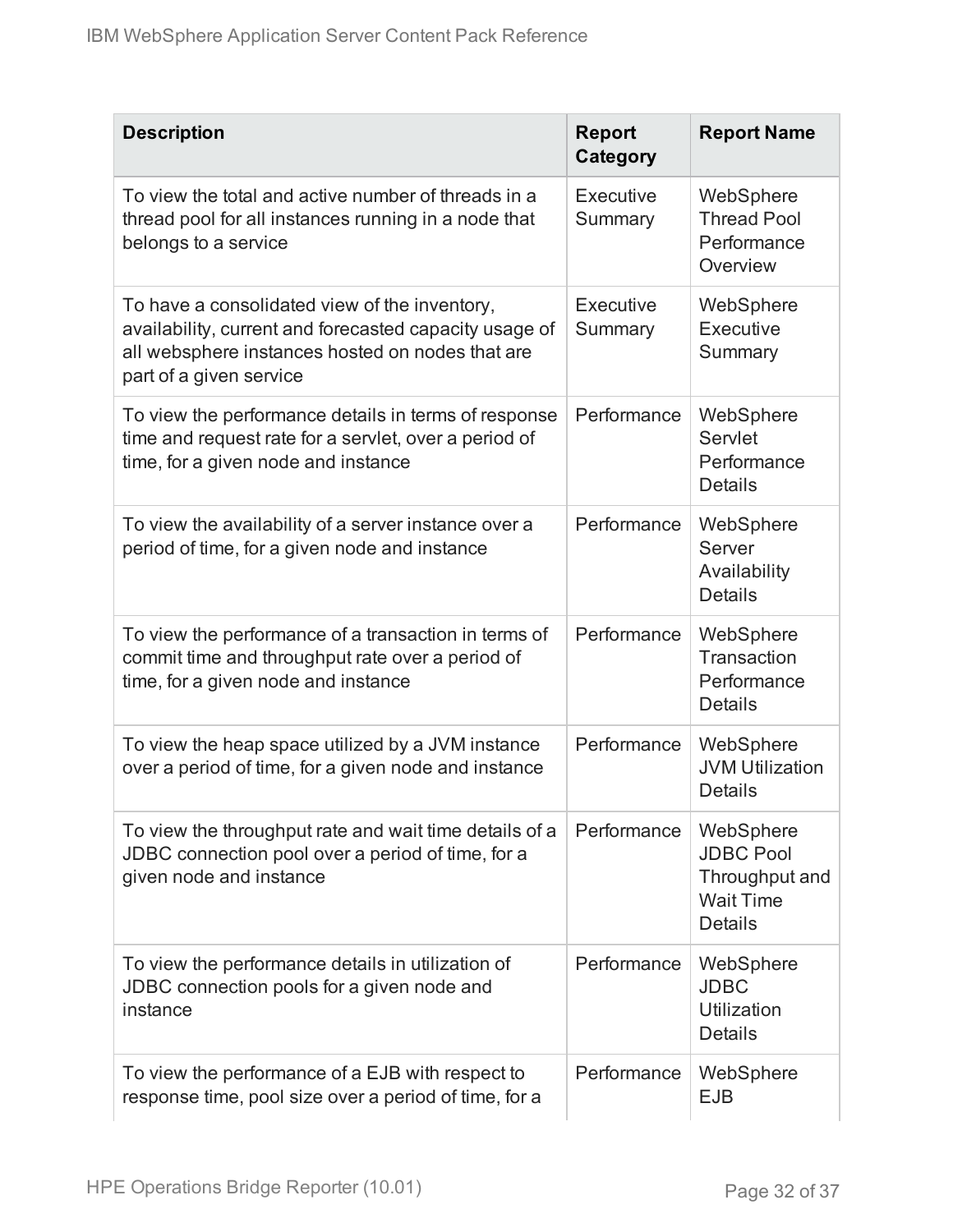| <b>Description</b>      | <b>Report</b><br>Category | <b>Report Name</b>     |
|-------------------------|---------------------------|------------------------|
| given node and instance |                           | Performance<br>Details |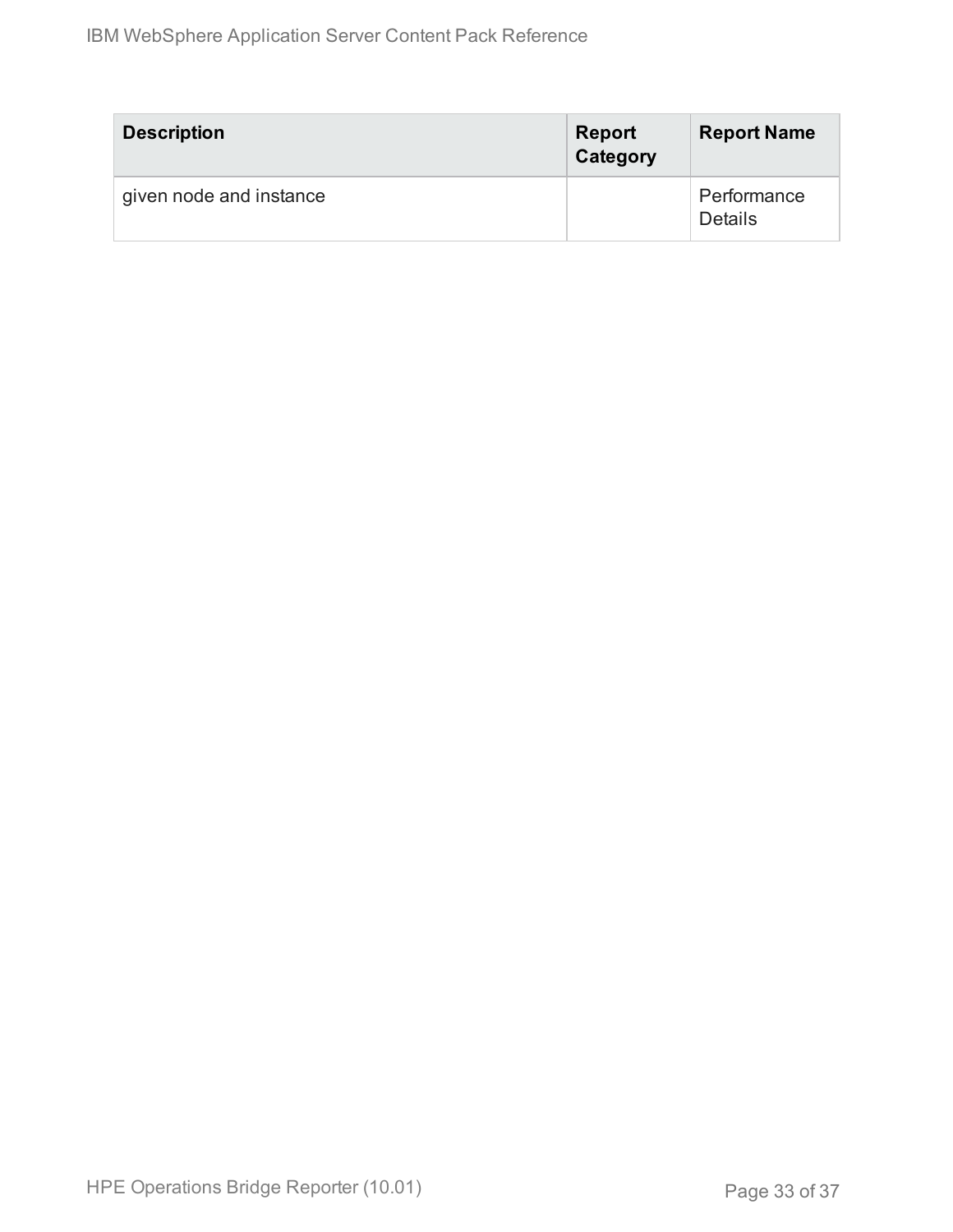# <span id="page-33-0"></span>Appendix

This section provides information on [Terminology](#page-33-1), Calculating [WebSphere](#page-34-0) Server Instance [Availability](#page-34-0), and Metric [Mapping](#page-35-0) for Reports.

## <span id="page-33-1"></span>Appendix A: Terminology

**Business Service:** Any service created in BSM Run-time Service Model (RTSM) and is part of your business, such as the online banking service or email service.

**Business View:** A view deployed on BSM RTSM that provides the topology information of the configuration items in your IT environment.

**Node Groups:** Group of managed nodes defined by users or available by default in HP Operations Manager (HPOM) to classify as specific organizations or entities within the enterprise. OBR uses the node groups from HPOM for its topology information.

**Instance Up Time Percentage:** The percentage of time the server instances were up and running.

**Instance Down Time Percentage:** The percentage of time the server instances were down and unavailable for a selected node.

**Instance Unknown Time Percentage:** The percentage of time the availability status of the server instance was unknown to OBR.

**Thread Pool Size:** The number of threads present in the thread pool.

**EJB Method Calls Rate:** The number of EJB method calls per minute. A high number of calls indicate that there is a lot of traffic.

**EJB Method Response Time:** The time taken in minutes by the EJB pools to respond to the EJB call. If the time taken to respond to calls by any EJB pool is more, then it may mean that the EJB pool is overloaded.

**EJB Pool Miss Percentage:** The percentage of times a call failed to retrieve an EJB from the pool. A high value may indicate that the pool is facing high amount of traffic.

**JDBC Connection Pool Throughput Rate (per second):** The number of connections that have been successfully allocated.

**JDBC Connection Pool Wait Time (in millisecond):** The amount of time that a client had to wait for a connection from the JDBC connection pool.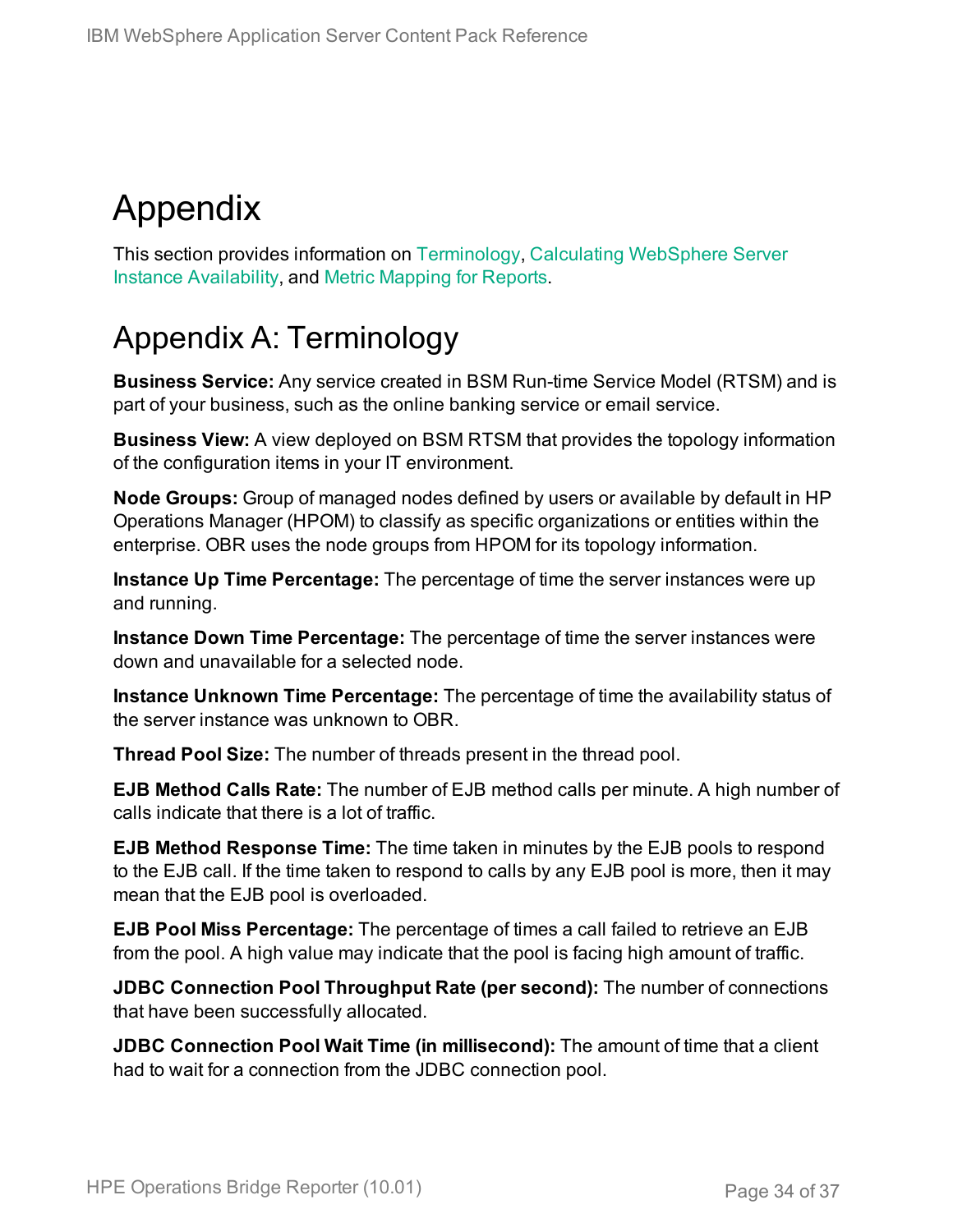## <span id="page-34-0"></span>Appendix B: Calculating WebSphere Server Instance Availability

HPE OBR collects five-minute summary data for the IBM WebSphere Application Server from the HP Performance Agent. This data is in the form of status values as follows:

- Downtime—0
- $\bullet$  Uptime—5

The status values are stored in the rate table. The availability calculation procedure in HPE OBR uses this information to calculate the actual uptime, downtime, availability and unknown time values for 5 minute interval. The possible scenarios are as follows:

- If the status value is 5, the procedure interprets it as uptime. The procedure updates the uptime value as 5, and downtime and unknown time values as 0 in the rate table.
- If the status value is 0, the procedure interprets it as downtime. The procedure updates the downtime value as 5, and uptime and unknown time value as 0 in the rate table.
- If, for some reason, HPE OBR is unable to retrieve the status value for particular interval (12 records within an hour, that is, one record each for every five minutes), the procedure interprets it as unknown status. The procedure updates the uptime and downtime values as 0 and unknown time value as 5 in the rate table.

The availability calculation procedure for IBM WebSphere Application Server instances ensures that 12 records are available for every hour and each record would either represent uptime, downtime, or unknown time. Using this data, the actual uptime, actual downtime, availability and unknown times are calculated as follows:

<sup>l</sup> **Actual Uptime Percentage**

Uptime/(Uptime + Downtime)\*100

- <sup>l</sup> **Actual Downtime Percentage** [(Downtime /(Uptime + Downtime)]\*100
- <sup>l</sup> **Availability Computation**

[(Uptime + Planned Downtime + Excused Downtime)/(Uptime + Downtime)]\*100

<sup>l</sup> **Unknown Time Percentage**

[(Unknown Time)/(Uptime + Downtime + Unknown Time)]\*100

The availability procedure computes the planned downtime and excused downtime based on the configuration provided in the downtime XML file.

For more information on how to configure downtime, see *Configuring downtime in reports* section in *HPE Operations Bridge Reporter Online Help for Administrators*.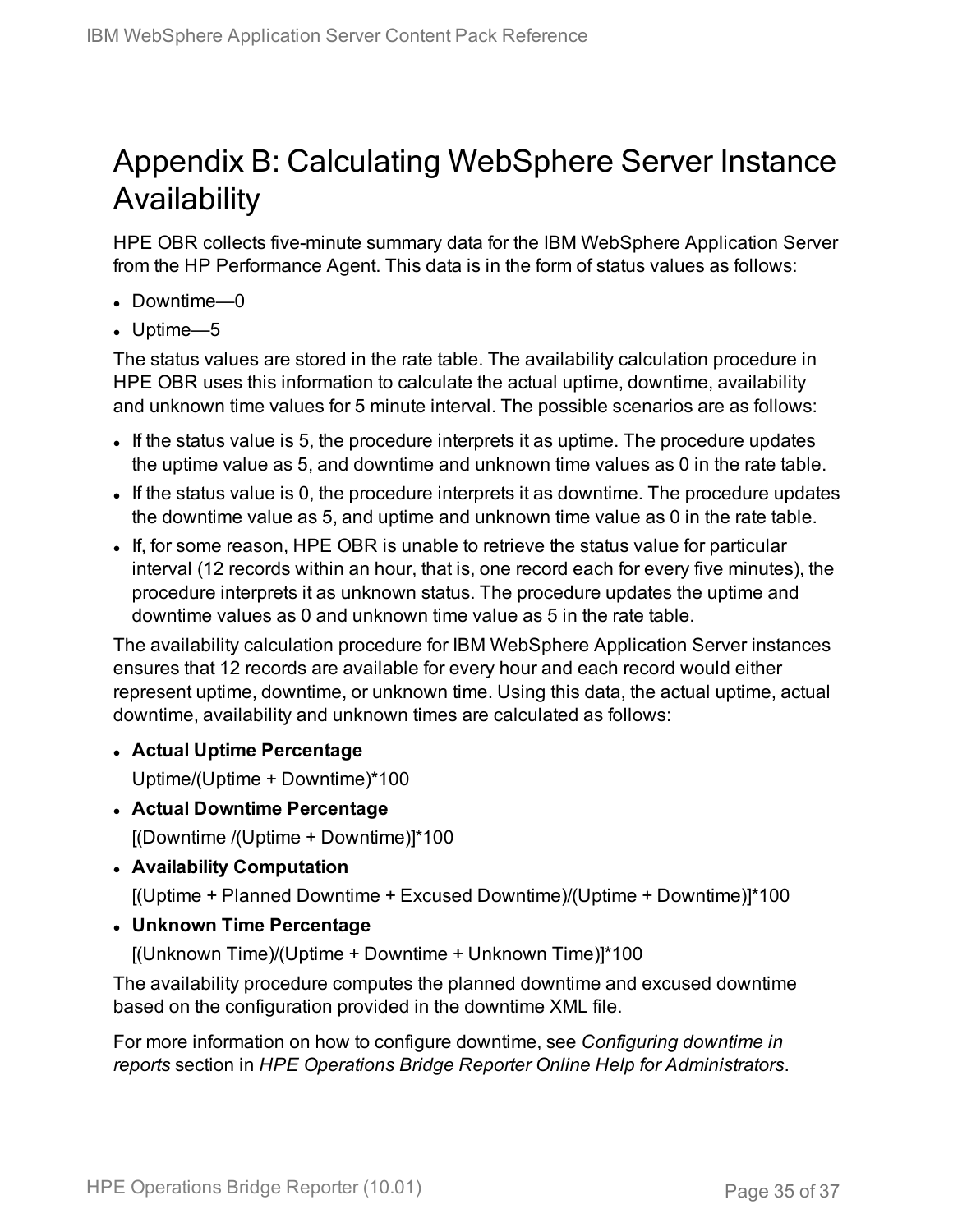## <span id="page-35-0"></span>Appendix C: Metric Mapping for Reports

HPE OBR provides a utility to generate metric flow documents. The utility has strong filtering capabilities and generates the metric flow documents in HTML format. These HTML output files can then be saved in Excel for further filtering and metric tracking.

To generate the metric flow documents, follow these steps:

1. Run the utility using the following command:

#### **On Windows:**

```
%PMDB_HOME%\bin\shr_utility -flow -dir %PMDB_
HOME%\packages\ApplicationServer
```
#### **On Linux:**

\$PMDB\_HOME/bin/shr\_utility -flow -dir \$PMDB\_ HOME/packages/ApplicationServer

The command generates multiple HTML output files in the current directory.

2. Open the HTML output file in Excel.

You can apply combination of filters to compare and track a particular metric(s).

**Note:** The output file in Excel format is published for some of the Content Packs. You can download the files from the following URL:

<https://hpln.hp.com/node/24267/attachment>